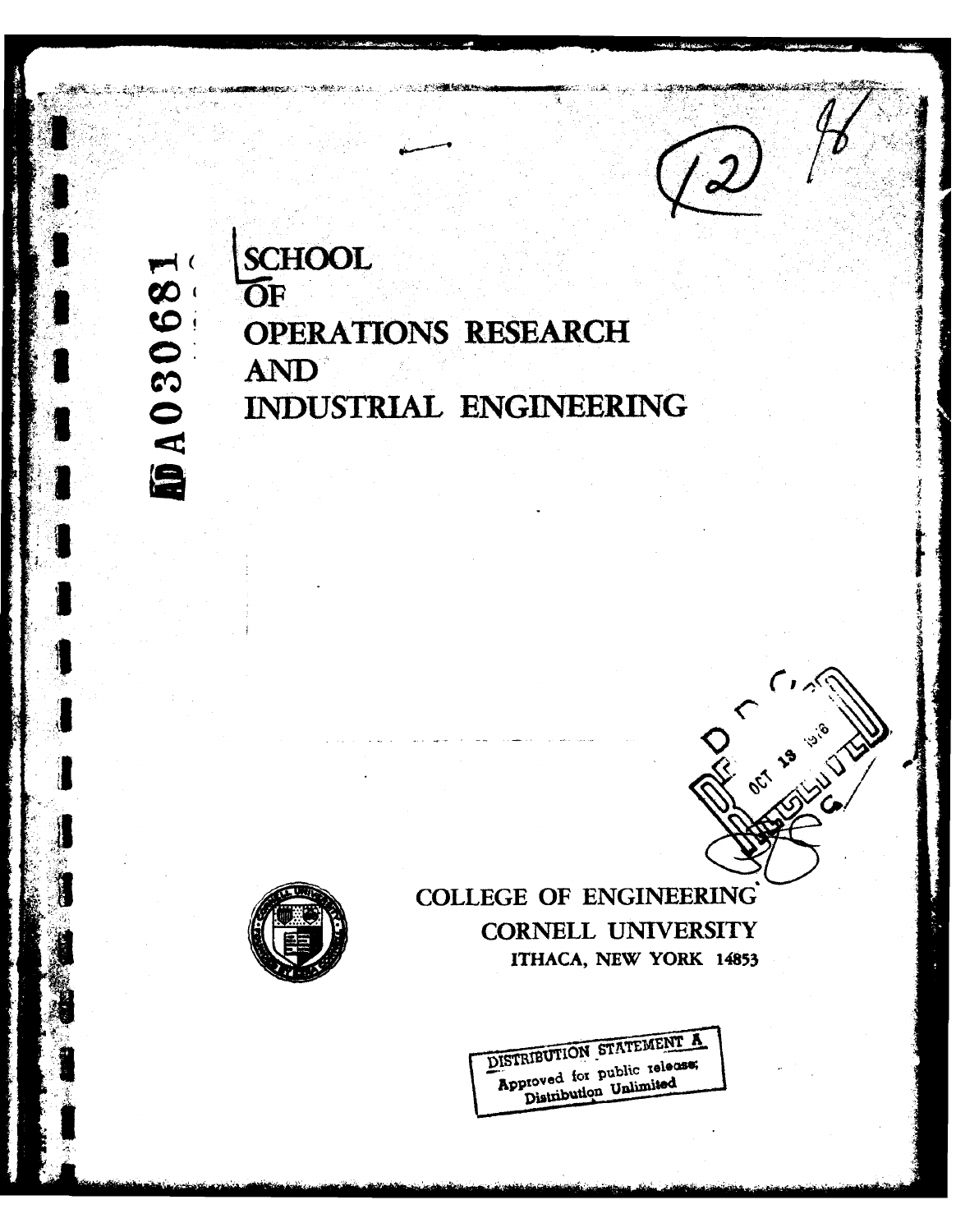**START & CANA** 409869 **7 SCHOOL OF OPERATIONS RESEARCH** AND INDUSTRIAL ENGINEERING COLLEGE OF ENGINEERING. CORNELL UNIVERSITY ITHACA, NEW YORK TECHNICAL REPAT. NO. 307 Z, スタ August 1976 A LIKELIHOOD RATIO STATISTIC FOR TESTING GOODNESS OF FIT WITH RANDOMLY CENSORED DATA. by Bruce W. Turnbull Lionel/Weiss Prepared under contract DAHCO4-73-C-OOO8, U. S. Army Research Office - Durham, Nggg14-75-C-0586 Office of Naval Research, and ern.  $\ddot{\cdot}$ NSF Grant No. MCS 76-06340. Approved for Public Release; Distribution Unlimited. 409869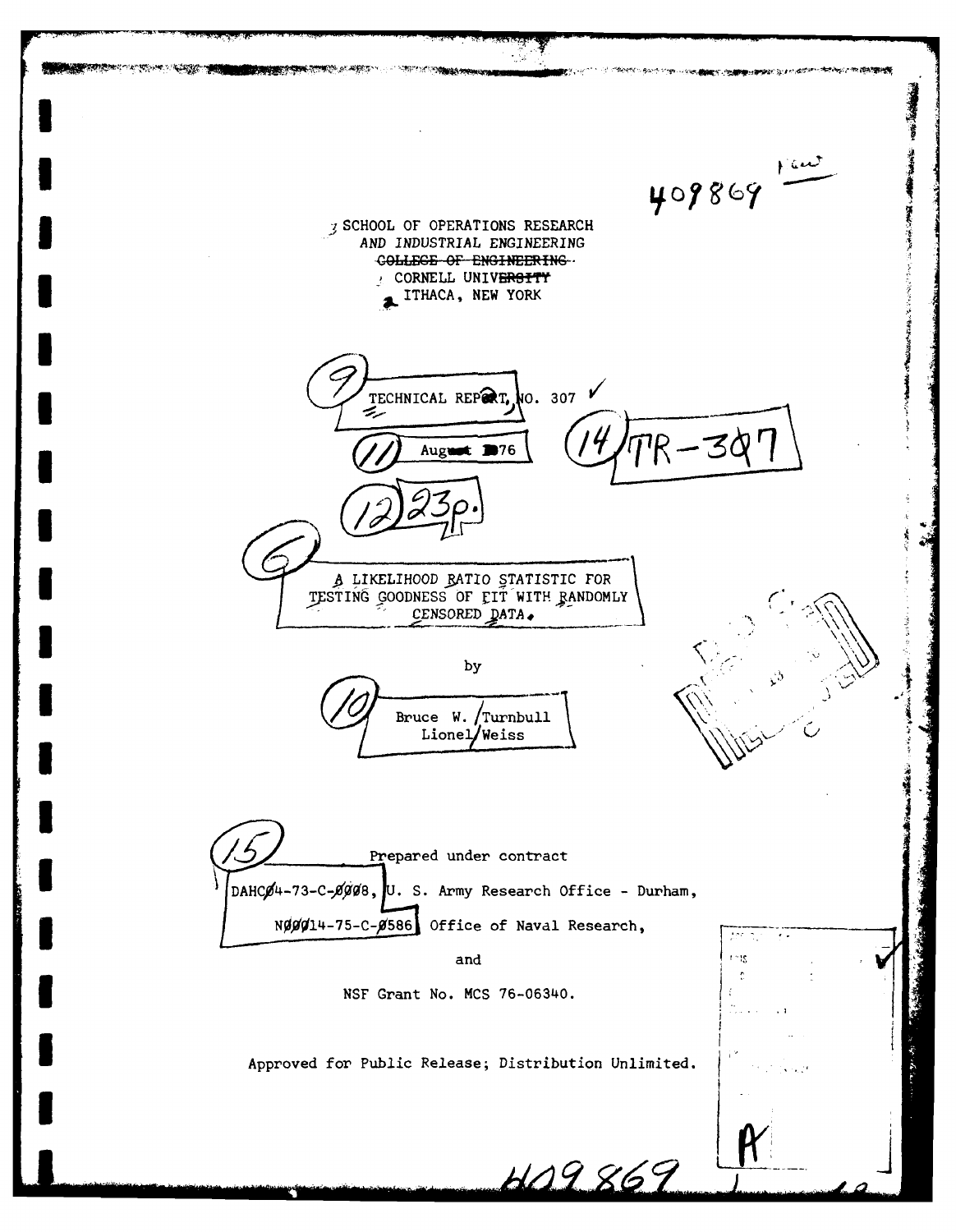# A LIKELIHOOD RATIO STATISTIC FOR TESTING GOODNESS OF FIT WITH RANDOMLY **CENSORED DATA**

 $\frac{1}{2}$ 

by

Bruce W. Turnbull

and

Lionel Weiss

12 July 1976

### **SUMMARY**

A likelihood ratio statistic is proposed for testing goodness of fit with grouped data which are subject to random right censoring. It is shown that, under appropriate conditions, this statistic has an asymptotic chi-square distribution which is non-central under contiguous alternatives. Some examples are given including one on marijuana usage which needs an extension of the test to the doubly censored case.

Some key words: Likelihood ratio; Goodness of fit test; Grouping; Random censoring; Multinomial distribution; Kaplan-Meier product limit estimator; Self-consistency; The EM method; Double censoring.

### **1.** INTRODUCTION

In this paper we consider the problem of testing "goodness of fit" when some of the data may be subject to random censoring. Single right censoring occurs commonly in response time data. Here each lifetime X may be observed exactly or, alternatively, may be known only to exceed a certain value. These situations occur, for instance in industrial lifetesting, medical follow-up and recidivism studies. Some examples are given in Kaplan and Meier (1958). We shall concentrate on this case of single censoring but there are obvious extensions of the methods we shall propose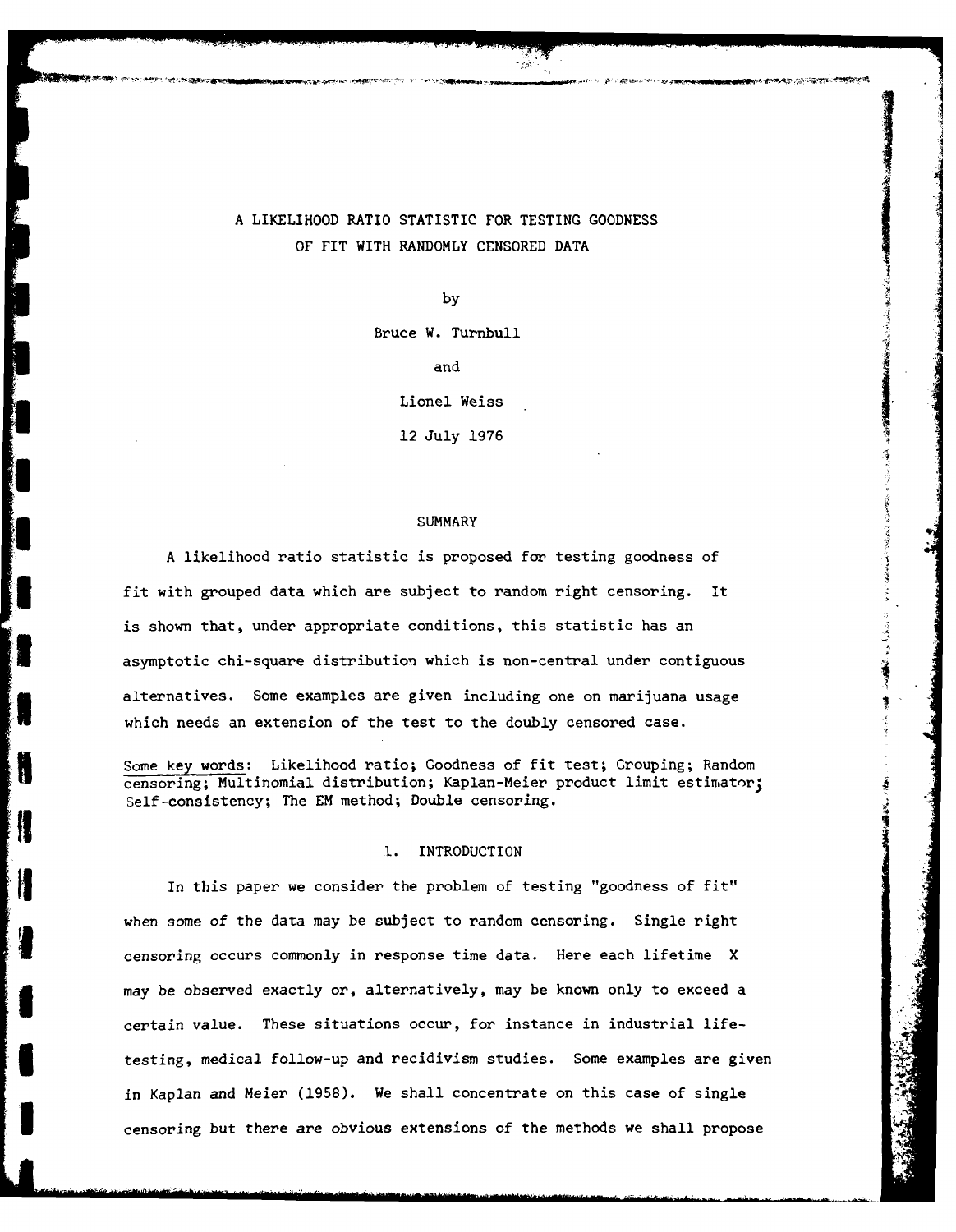to more complicated censoring patterns such as interval or double censoring (see respectively Peto (1973), and Turnbull (1974, 1976)).

The question of whether the observations can be explained by a particular mathematical model is an important problem. For instance, if an exponential model can be accepted, then further analysis - e.g. estimation and testing is simplified considerably. In life-testing it becomes meaningful to employ Standards like MIL STD 690B and MIL STD 781 B, which assume a constant failure rate. If a goodness-of-fit test can lead the investigator to **3** accept a certain parametric mathematical or physical model, then this can enable him to glean some information about the tail of the response time distribution, which is often important in reliability studies. Non-parametric <sup>4</sup> **3** methods usually reveal little about the tail behaviour.

We will consider the following random censorship model. There are **N** pairs of random variables  $(X_1, Y_1)$ ,  $(X_2, Y_2) \ldots (X_N, Y_N)$ . Usually these represent response times. The observed data, however, consist only of  $\min(X_i,Y_i)$  and  $\mathbf{1}_{\{X_i\_\leq Y_i\}}$  for  $1\leq i\leq N$ . (Here  $\mathbf{1}_A$  denotes the indicator of the set A.) If  $I_{\{X_i \leq Y_i\}} = 0$ , we say that  $X_i$  has been censored by Y<sub>i</sub>, otherwise X<sub>i</sub> has been observed exactly. Assume that  $X_1, X_2, \ldots, X_N$ are i.i.d. with survivor function  $F(x) = P(X > x)$ , and similarly  $Y_1, Y_2, \ldots, Y_N$  are iid with survivor function  $G(y) = P(Y > y)$ . Assume also that **X<sub>i</sub>** and **Y<sub>i</sub>** are independent  $(1 \le i \le N)$ ; without this assumption **3** there are identifiability problems (Tsiatis, 1975). Both F and **G** are unknown. Here **G** is a "nuisance parameter" and the goal is to make **inferences about F, specifically to test some null hypothesis**  $H_0: F = F_0$ **.** H<sub>0</sub> may be simple or composite, i.e.  $F_{0}$  may be completely specified or may depend on some parameters which are left unspecified.

**I**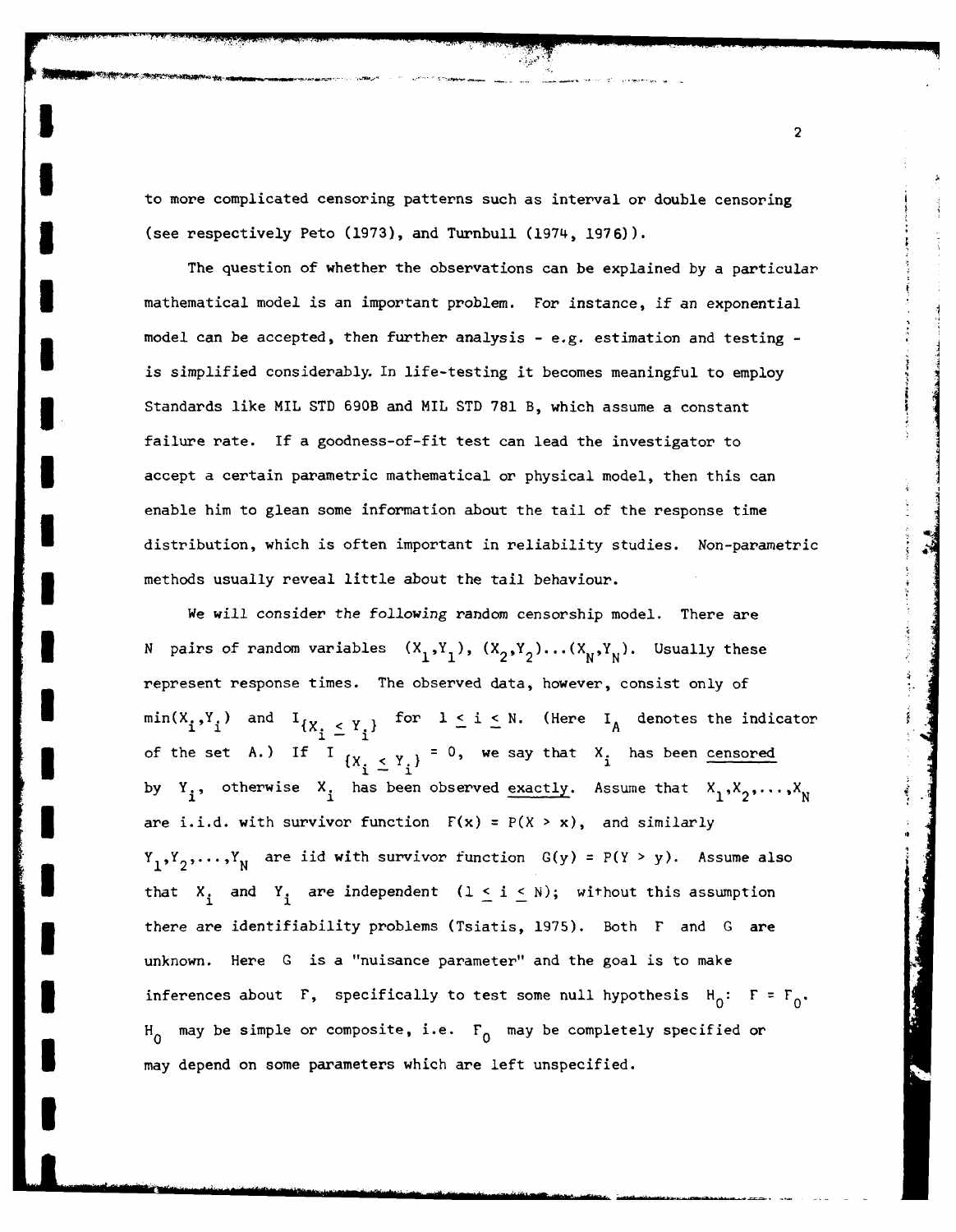Goodness of fit analysis is substantially complicated by the presence of censoring, and most researchers have only considered the singly censored case. Among graphical methods, Nelson (1972) describes methods for plotting the cumulative hazard function, while Barlow and Campo (1975) have proposed "total time on test" plots. In the analysis of heart transplant survival data Turnbull, Brown and Hu (1974) also used graphical methods to compare the best fitting exponential and Pareto model curves with the product-limit estimate curve as defined by Kaplan and Meier (1958). Lamborn (1969) described a Pearson type statistic and, extending the methods of Roy (1956) and Watson (1958), she established that this is asymptotically distributed as a linear combination of independent  $\chi^2$ , **3** random variables. The test is difficult to use in practice because this asymptotic distribution is different for each problem. Greenberg, Bayard and Byar (1974) also used a Pearson  $x^2$  statistic but obviated the difficulties, because for each censored obervation, it was known into which class interval it fell. Barr and Davidson (1973) described a Kolmogorov-Smirnov (KS) test for data which, if censored, are censored at the same fixed point (i.e.  $Y_1 = Y_2 = \ldots = Y_N$ ). This situation is common in life-testing but not in medical follow-up or recidivism data. The asymptotic distribution of the Barr-Davidson statistic has been obtained and tabulated by Koziol and Byar (1975). Cramer-von Mises (CM) type statistics have been investigated by Pettit and Stephens (1976) for the case with all Y. equal (they also consider double censoring); and by Koziol and Green **<sup>1</sup>** (1975) for the particular model  $G = F_0^{\beta}$  under  $H_0$  for some  $\beta > 0$ . In practice this assumption must be verified first and **8** estimated. A limitation of these KS and CM type tests is that  $H_0$  must be simple, i.e.  $F_0$  completely specified. Finally, Barlow and Proschan (1969) have described a test for the exponential model which is unbiased against IFRA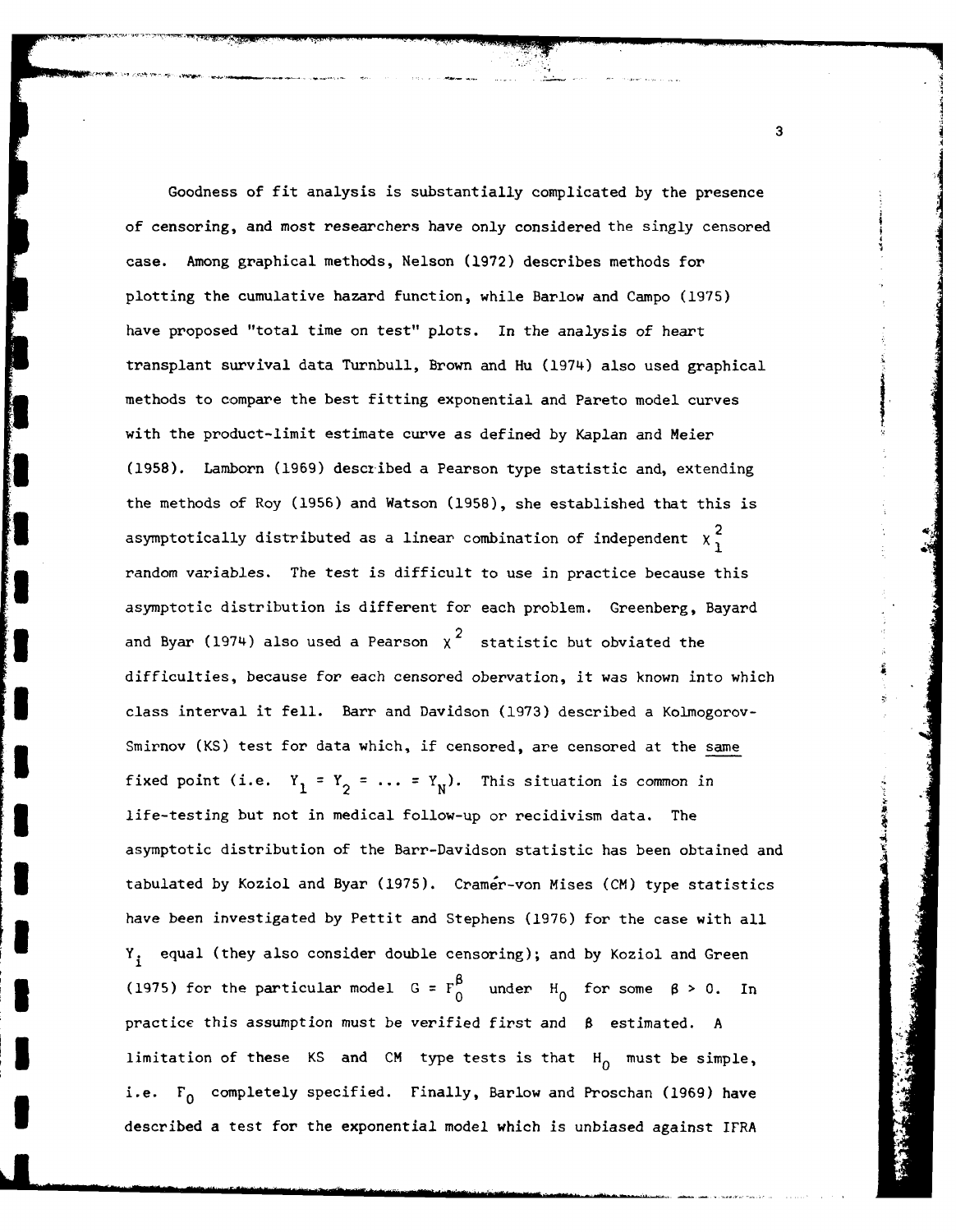alternatives (see also Harris (1976)). Stollmack and Harris (1974) have applied this last test to the analysis of recidivism data.

In this paper we present a likelihood ratio statistic for testing goodness of fit of hypothesis  $H_0$ , which may be simple or composite, and is applicable when the ranges of the random variables  $X, Y$  are discrete or when the observations are grouped into discrete intervals. Using the general results of Weiss (1975) concerning the likelihood ratio in nonstandard cases, the statistic is shown to have an asymptotic  $\chi^2$  distribution.

Specifically we assume that X is discrete with finite range  $t_1 < t_2 < ... < t_m$ , which occurs, for instance in response time data if there wepe a natural discrete time scale, e.g. see Klotz (1976). Alternatively we can assume that the data are grouped and the lifetimes recorded only as belonging to one of the m intervals  $(t_0,t_1], (t_1,t_2],\ldots$ ,  $\left(\tau_{m-1}, \tau_m\right]$ , where usually  $\tau_0 = 0$  and often  $\tau_m = +\infty$ . Further we assume that the range of Y is  $\{t_1^+, t_2^+, \ldots, t_m^+\}$ , i.e. any right censored observation (or "losses") at  $t_i$  occur immediately after any observed **3** deaths. This setup is often appropriate in studies with periodic inspection (or "snapshots") - see the discussion in Section 1.4 of Kaplan and Meier **U** (1958). Essentially the two problems (X discrete, or X continuous with grouped observations) are the same with slight mcdifications, but it is easier to think of X taking on discrete values and we shall do this in **3** our further discussion. In Section **3** we will give examples of both situations.

**U**

**I**

**U**

 $\mathbf{h}$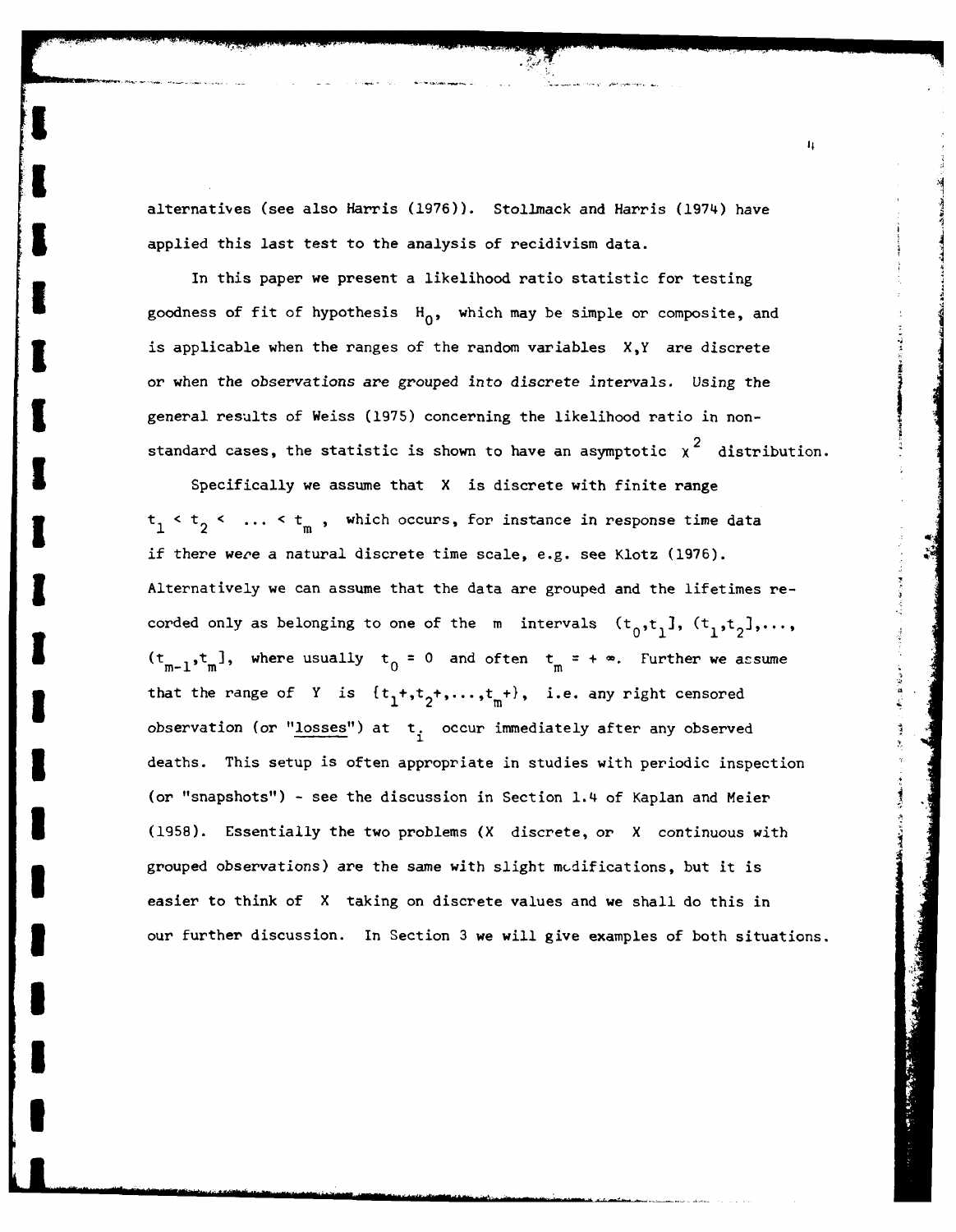### 2. THE LIKELIHOOD RATIO TEST

**I** *-*

For  $1 \le i \le m$ , define  $F_i = F(t_i) = P(X > t_i)$ ,  $s_i = F_{i-1} - F_i$ ,  $G_i = G(t_i+) = P(Y > t_i+)$ ,  $u_i = G_{i-1} - G_i$ , with  $\sum_{i=1}^{m} s_i = \sum_{i=1}^{m} u_i = 1$ ,  $F_m = G_m = 0$ . Following the notation of Kaplan and Meier (1958), we define frequencies  $\delta_i, \lambda_j$  ( $1 \leq i \leq m$ ) where there are  $\delta_j$  pairs with  $X = t_j$ and Y >  $t_i$  (exact observations at  $t_i$ ) and  $\lambda_i$  observations with  $X > t$ . and  $Y = t$ <sup>1</sup> (losses at  $t$ <sup>1</sup>). Note that since  $F_m = 0$ , we must have  $\lambda_m = 0$ . (The assumption  $F_m = 0$  is no loss of generality; if  $F_m > 0$ ,  $\lambda_m > 0$  we can add an extra "bin" or time point,  $t_{m+1}$  say.) Note also that  $\sum_{i=1}^{m} (\delta_i + \lambda_i) = N$ .

> Define  $g = (s_1, \ldots, s_{m-1}), \quad g = (u_1, \ldots, u_{m-1}).$  Then the likelihood L is given by

$$
L(g,y) = [u_m s_m]^{\delta_m - 1} \t[s_i(1 - u_i - ... - u_{i-1})]^{\delta_i} [u_i(1 - s_1 - ... - s_i)]^{\lambda_i}
$$
\n(1)

where  $s_m = 1 - s_{1 - \ldots -1}$  and  $u_m = 1 - u_1 - \ldots u_{m-1}$ . Define L is maximised in  $\Omega$  by  $g = \hat{g} = (\hat{s}_1, \dots, \hat{s}_{m-1}),$  where  $\hat{s}_i = \hat{F}_{i-1} - \hat{F}_i$  and m  $\mathbf{F}_1 = \mathbf{F}_{i-1} [1 - \{\delta_i / \sum_i (\delta_i + \lambda_i)\}]$   $(1 \leq i \leq m)$  with  $\mathbf{F}_0 = 1.$  (2)

Suppose we wish to test the hypothesis

$$
H_0: s_i = Q_i(\xi) \text{ for } 1 \le i \le m-1
$$

for some unspecified  $\phi = (\phi_1, \ldots, \phi_a)$   $\epsilon$   $R^a$  where  $1 \le a \le m-2$  and the  ${Q_i}$  are given functions from  $R^a$  into  $R^{m-1}$ .

We assume that  $s_i = Q_i(\phi)$  for  $1 \leq i \leq a$  defines a 1-1 relation between  $\phi$  and  $(s_1, s_2, \ldots, s_n)$ . We can cater for the case of **H0** simple i.e. wher the si are completely specified **by** formally allowing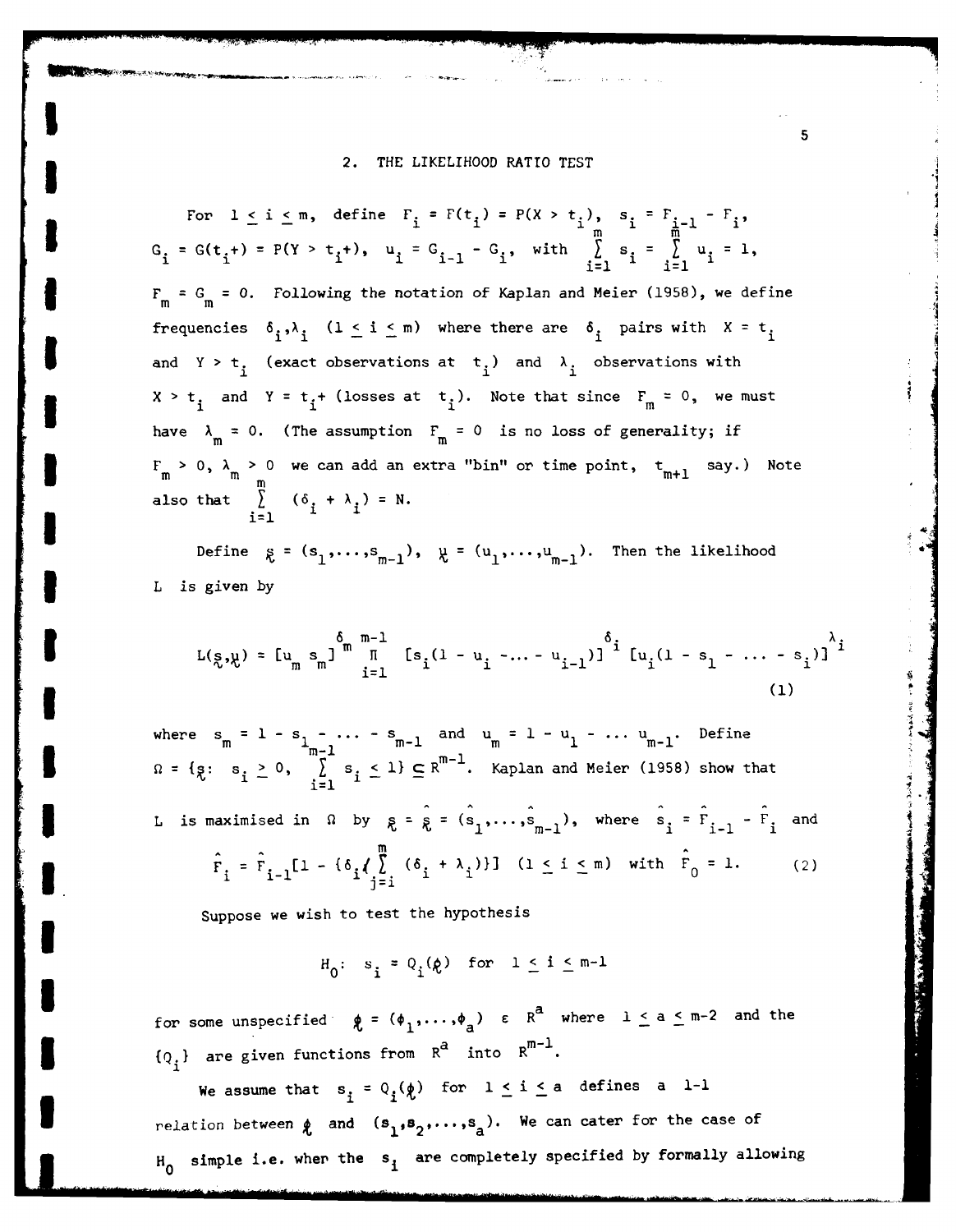the case a = **0.** For example if we wish to test that X is geometrically distributed we have  $Q_i(\phi) = \phi(1 - \phi)^{i-1}$  for  $1 \leq i \leq m-1$ . Here  $a = 1$  if is unspecified, while  $a = 0$  if  $\phi$  is specified by  $H_0$ .

The hypothesis H<sub>0</sub> implies that  $\beta$  belongs to some subspace,  $\beta$ <sub>0</sub> say, of the parameter space  $\Omega$ . Let  $\oint_C$  denote the MLE of  $\oint_C$  under  $H_0$ and thus  $\hat{g} = g(\hat{\phi})$  will maximise the likelihood (1) under the restriction  $\S$   $\epsilon$   $\Omega$ <sub>0</sub>. The problem of calculating  $\gamma$  and  $\gamma$  can be quite difficult computationally (except of course when  $H_0$  is simple,  $a = 0$ ) and there are many papers in the literature concerned with estimating parameters with grouped and censored data in special cases e.g. Weibull or Poisson; perhaps the best general references are to Blight (1970) and to Dempster, Laird and Rubin (1976). Once we have obtained  $\frac{0}{5}$ , we can form the generalised likelihood ratio:

I

÷.

 $\frac{1}{2}$ 

 $\begin{bmatrix} 1 \\ 2 \\ 3 \\ 4 \end{bmatrix}$ 

Ľ

E

E

$$
\frac{\mu \epsilon \Omega, \xi \epsilon \Omega_{0}}{\max_{\substack{m \to \infty \\ \max \epsilon \Omega}} L(\xi, \xi) = \frac{L(\xi, \xi)}{L(\xi, \xi)}
$$
\n
$$
= \frac{\mu(\xi, \xi)}{\mu(\xi, \xi)} \delta_{\text{if}}
$$
\n
$$
= \frac{\mu(\xi, \xi)}{\min\left(\frac{\xi}{\xi}, \xi\right)} \delta_{\text{if}}
$$
\n
$$
= \frac{\mu(\xi, \xi)}{\min\left(\frac{\xi}{\xi}, \xi\right)} \delta_{\text{if}}
$$
\n
$$
= \Lambda_{\text{N}}(\xi, \xi), \text{ say.} \tag{3}
$$

In (3), we have defined  $\hat{s}_n = 1 - \hat{s}_1 - \ldots - \hat{s}_m$ , and similarly  $\hat{s}_n$ . Not that  $\Lambda_N$  does not depend on  $\mu$ .

Further, define  $\phi_{a+1}, \phi_{a+2}, \ldots, \phi_{m-1}$  by the relations

$$
s_i = \phi_i + Q_i(\phi_1, \phi_2, \dots, \phi_a)
$$
 (4)

for  $i = a+1, ..., m-1$ .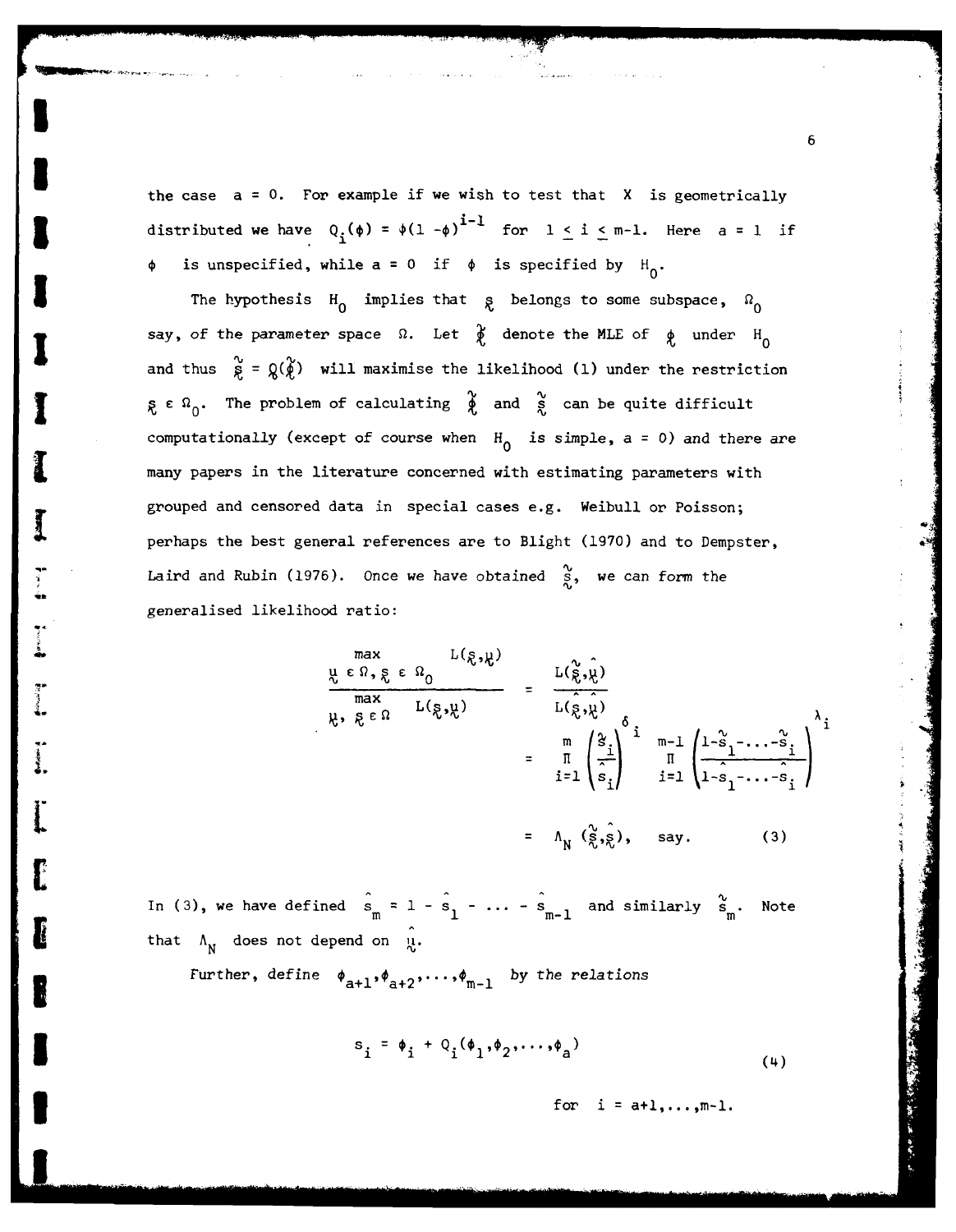We have now reparametrized: our new parameters are  $u_1, u_2, \ldots, u_{m-1}$  $\phi_1^{},\phi_2^{},\ldots,\phi_{\mathsf{m}-1}^{},$  Of these  $\mathsf{u}_1^{},\mathsf{u}_2^{},\ldots,\mathsf{u}_{\mathsf{m}-1}^{},\phi_1^{},\ldots,\phi_{\mathsf{m}-1}^{}$  are nuisance parameters and the hypothesis  $H_0$  which we wish to test becomes

$$
H_0
$$
:  $\phi_{a+1} = \phi_{a+2} = \dots = \phi_{m-1} = 0$ .

Let  $\begin{matrix} 0 & 0 & 0 \\ 0 & 0 & \text{denote a particular configuration} \end{matrix} \begin{matrix} 0 & 0 & 0 \\ u_1, \dots, u_{m-1}, \phi_1, \dots, \phi_m \end{matrix}$ **,** 0,...0). We assume that throughout a neighborhood of **(00,** .... **0),**  $\zeta$ , 0,...0). We assume that throughout a neighborhood of  $(\phi_1^{\vee},\ldots,\phi_{\zeta}^{\vee})$ all third derivatives of  $Q_1(\phi_1,\ldots,\phi_n)$  are bounded in absolute value, and h **0** that throughout a neighborhood of  $\theta$ , the 2m quantities  $u_1,\ldots,u_m,s_1,\ldots,s_m$ are all bounded away from zero. Here and in Appendix, when we speak of a point  $\theta_i = (u_1, \ldots, u_{m-1}, \phi_1, \ldots, \phi_{m-1}),$  it is understood that  $s_i$  is given by **Q (01** ) for i 1,...,a; by \*. **<sup>+</sup>**Q . ' ) for i **=** a + 1,..., **.** a a. **o**   $m-1$ ; and  $s_{m} = 1 - (s + \ldots + s_{m-1})$ . Then when  $\theta_{\omega}^{0}$  is the true parameter vector,  $-\frac{1}{N}\left[\frac{\partial^2 logL}{\partial u \partial u_{\beta}}\right]_{0}$  tends stochastically to a limit,  $V_{\alpha\beta}(\theta_0^0)$  say,

tends stochastically to a limit,  $W_{\alpha\beta}(\rho^0)$  say, for lost 1. and  $-\frac{1}{N} \left. \frac{\partial^2 \text{log}L}{\partial \phi_\alpha \partial \phi_\beta} \right|_{0}$ 

 $1 \leq \beta \leq m-1$ . These define  $(m-1)\times(m-1)$  matrices  $\chi(\rho^0)$  and  $\chi(\rho^0)$ . The details of this and expressions for the  ${V_{\alpha\beta}}$  and  ${W_{\alpha\beta}}$  are given in the Appendix. We are now ready to state the following:

THEOREM: Suppose  $V(\rho^0)$  and  $W(\rho^0)$  are both non-singular, and consider the contiguous alternative where the true parameter values are  $(\mathrm{u}_1^0,\ldots,\mathrm{u}_{m-1}^0,\phi_1^0,\ldots,\phi_a^0,\mathrm{c}_{a+1}/\sqrt{N},\ldots,\mathrm{c}_{m-1}/\sqrt{N}).$  Then the asymptotic distribution of -2log  $\Lambda_N$  is  $X_{m-a-1}^2$  ( $\delta^2$ ). Here the non-centrality parameter  $\delta^2$  is

$$
(c_{a+1},...,c_{m-1}) \underset{\sim}{z}^{-1} (Q_0^0)(c_{a+1},...,c_{m-1})'
$$

where  $Z(Q^0)$  denotes the  $(m-a-1)x(m-a-1)$  matrix derived by deleting the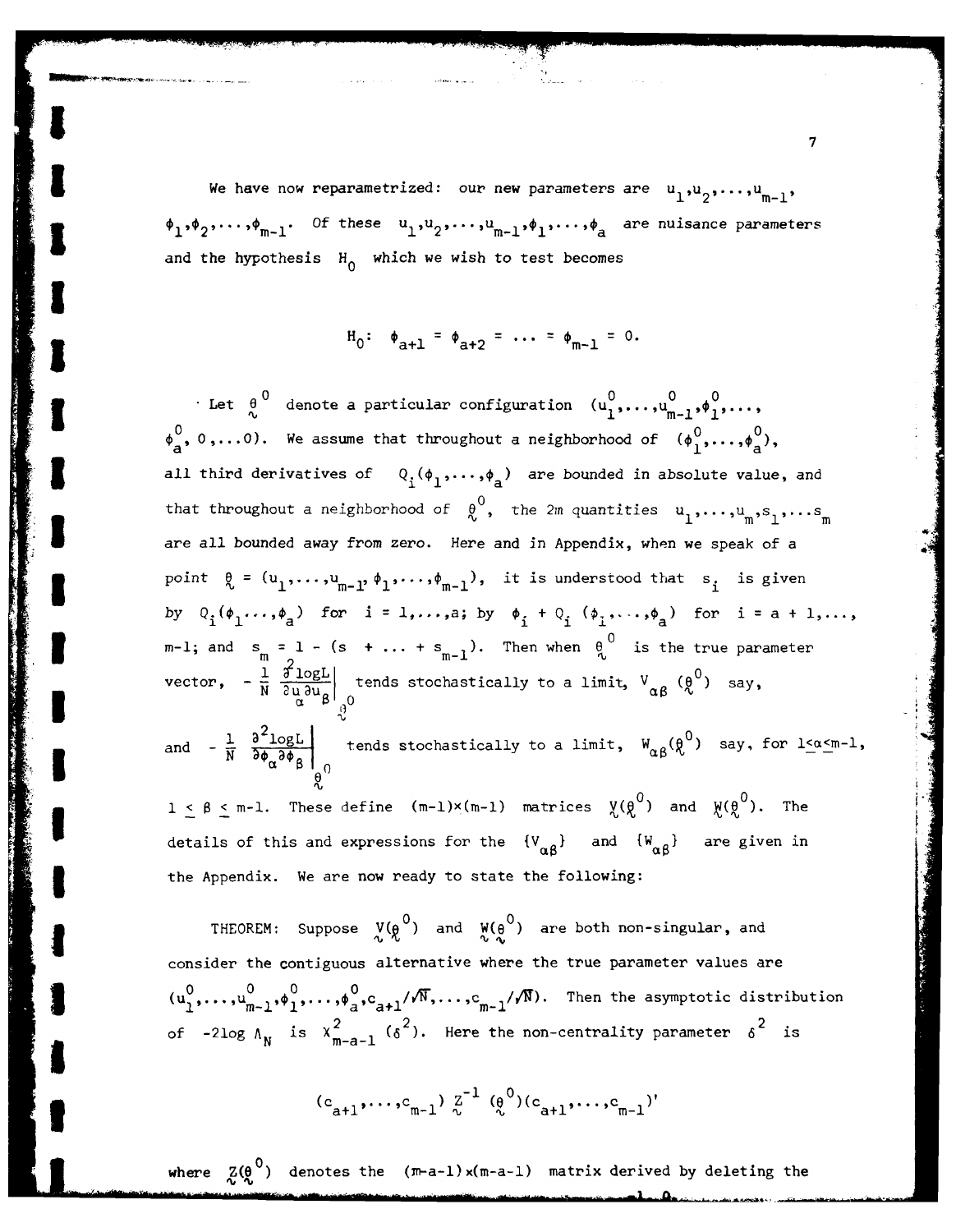The proof is given in the Appendix.

REMARK 1. The asymptotic distribution of  $-2\log \Lambda_{\rm N}$  under  $H_0$  is  $\chi^2_{m-a-1}$ , which is as might be expected. Thus knowledge of V,W, or Z is not required to carry out a test of significance. An asymptotically level  $\alpha$  test of H<sub>0</sub> will reject when -2log  $\Lambda_{\rm N}$  exceeds the  $(1 - \alpha)$  quantile  $\ddot{\phantom{0}}$ of the  $\chi_{m-2}^2$  distribution.

REMARK 2. Generally, the matrices  $\chi(\rho^0)$ ,  $\chi(\rho^0)$  are non-singular as long as it is known that none of the true  $\{s_i\}$  or  $\{u_i\}$   $(1 \leq i \leq m)$  are zero. However if it is known that some of these parameters must be zero, then the analysis can go through with the appropriate reduction in dimensionality. For instance, as in the second example of the next section, the experiment may be designed so that all but a certain number, b say, of the  $u_i$   $(1 \leq i \leq m)$  are constrained to be zero. These zero  $u_i$  are just omitted from  $\theta$ <sup>0</sup> and L;  $\chi$  is a (b-l)×(b-l) matrix, and otherwise the statement of the theorem is unchanged.

REMARK 3. The contiguous or "challenging" alternatives in the theorem are commonly used in large sample theory in order to keep Type I and Type II error probabilities bounded away from nought and one. For finite sample sizes, we should modify our test as in Weiss (1975) to guard against non-contiguous **A** alternatives. We do this by also rejecting  $H_0$  if, for any i (a+l  $\leq$  i  $\leq$  m-l)

$$
|\hat{s}_i - o_i(\xi^*)| > k \cdot N^{-\Delta}
$$

where  $k > 0$ ,  $2/3 < \Delta < 1$  and (when  $a \neq 0$ )  $\overline{k}^* \in \mathbb{R}^d$  satisfies  $\hat{\mathbf{s}}_i = \mathbf{Q}_i(\mathbf{t}^*)$  (1  $\leq$  i  $\leq$  a ). This modification will not affect the asymptotic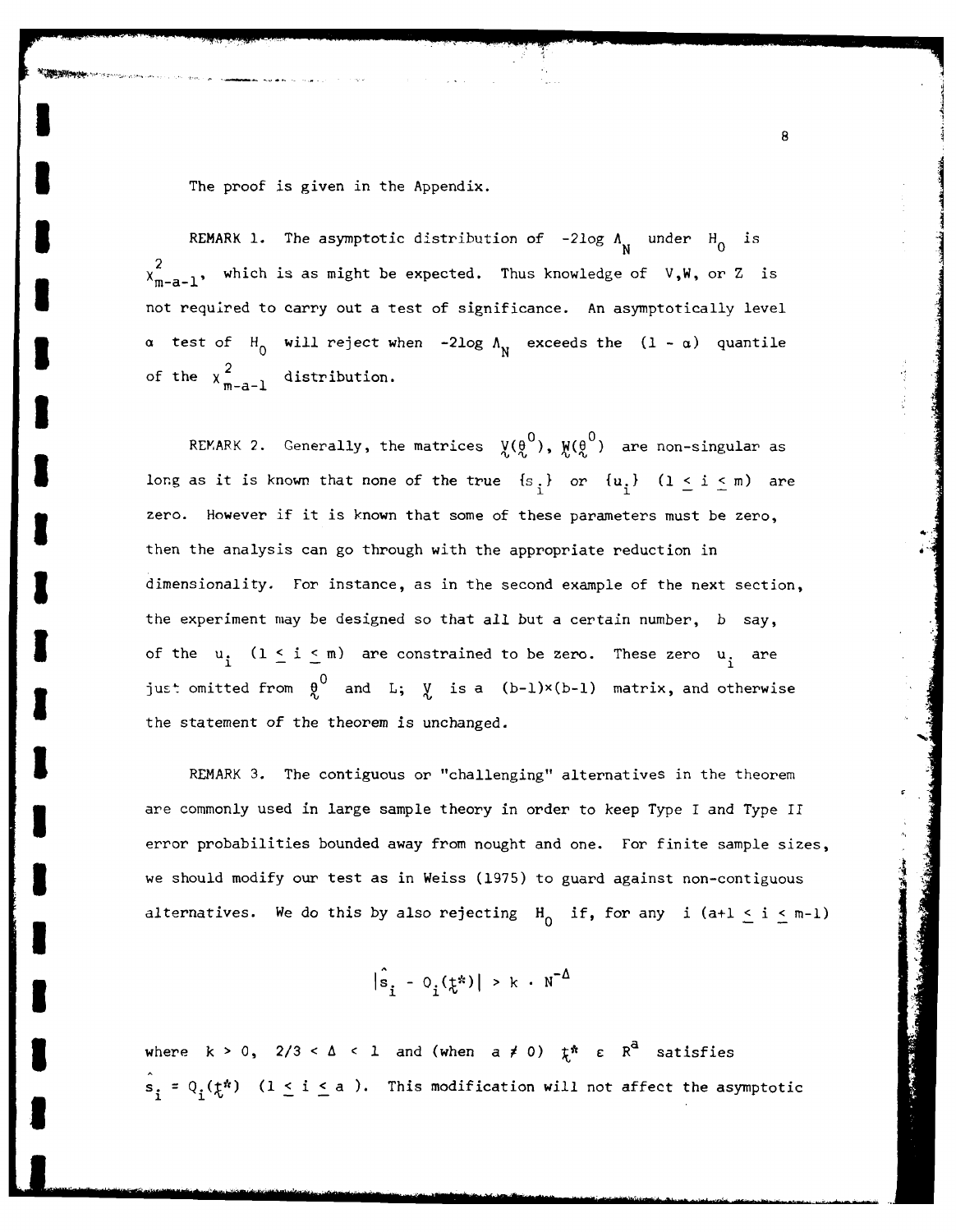**I E I** properties of the test under  $H_0$  or contiguous alternatives. **0**

# **13. EXAMPLES**

Example **1.** Suppose we consider the geometric example mentioned earlier. Here

$$
H_0
$$
:  $s_i = \phi(1 - \phi)^{i-1}$   $(1 \le i \le m-1)$   $s_m = (1 - \phi)^{m-1}$ ,

for some  $0 \le \phi \le 1$  unspecified. Such an H<sub>0</sub> would be applicable to testing a constant hazard rate with  $t_1, t_2, \ldots, t_{m-1}$ , all equally spaced.

( $\delta_{\text{m}}$  represents those items still alive at  $t_{m-1}$ .) Under H<sub>0</sub>, the likelihood is proportional to

$$
L^{x}(\phi) = \prod_{i=1}^{m} \left[\phi(1-\phi)^{i-1}\right]^{\delta_i} \prod_{i=1}^{m-1} \frac{i\lambda}{(1-\phi)^{i}}
$$

Setting the derivative of  $L^*(\phi)$  equal to zero, we see that the maximising **m m** value of  $\phi$  is  $\phi = \sum_{i=1}^{n} \delta_i / [\sum_{i=1}^{n} j(\lambda_i + \delta_j)]$ . Then we can obtain the likelihood ratio  $\Lambda_N$  by substituting in (3) for  $\hat{\xi}$  by (2) and for  $\int_{s_i}^{\infty}$  by  $\hat{\phi}(1 - \hat{\phi})^{i-1}$   $(1 \leq i \leq m-1)$ . Here  $a = 1$ , and so the cutoff point will be based on the percentage points of the  $\chi^2$ , distribution. (Of **k-2** course, if  $H_0$  also specified the value of  $\phi$  we would take  $\phi$  as that value and then  $a = 0$ ).

Example 2. Consider the following grouped data taken from Table **3** 465 of Kaplan and Meier (1958).

**\*1**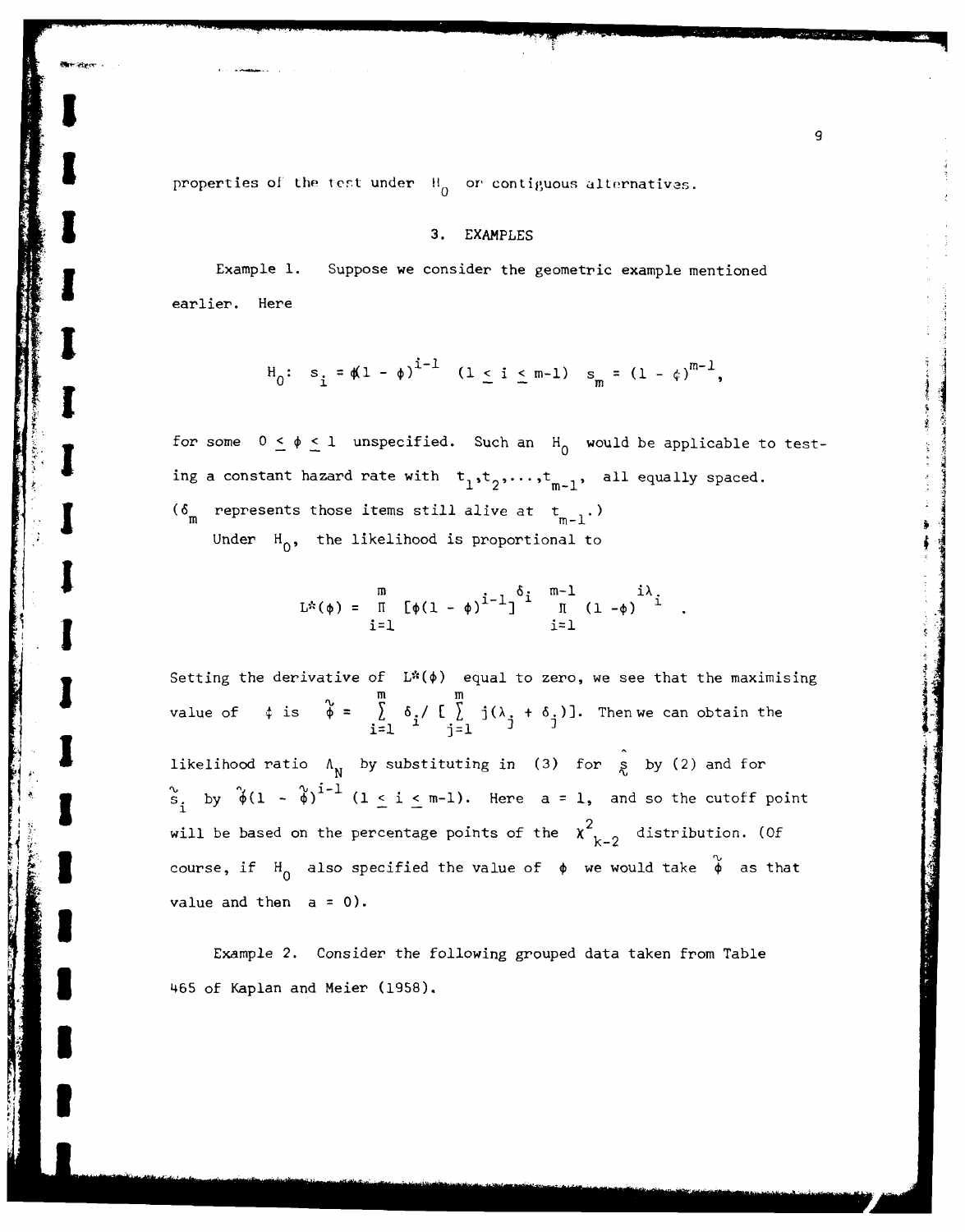| TABLE |  |  |
|-------|--|--|
|       |  |  |

**!10**

|  | $1 \quad 2 \quad 3 \quad 4 \quad 5$                                     |  |  |  |
|--|-------------------------------------------------------------------------|--|--|--|
|  | $t_i$   1 1.7 2 3 3.6 4 5 T                                             |  |  |  |
|  | $3 \t 5 \t 4 \t 10 \t 9 \t 6 \t 15 \t 16$                               |  |  |  |
|  | $\lambda$ , $\begin{pmatrix} 0 & 20 & 0 & 0 & 12 & 0 & 0 \end{pmatrix}$ |  |  |  |

Take  $t_0 = 0$ ,  $T > 5$ . Thus  $m = 8$  and  $N = 100$ . Here we could say that losses could only occur at times 1.7 and 3.6 because of the design of the experiment. (Actually, the  $\delta_{8}$  deaths at T were really reported as losses **I** at **5+.** Clearly it makes no difference how we apportion the **16** losses at time 5+ between  $\delta_{\mathbf{g}}$  and  $\lambda_{\mathbf{g}}$ .) By Remark 3 however, the fact that only **u**<sub>2</sub>, **u**<sub>5</sub> and **u**<sub>8</sub> can be non-zero does not affect the test. In Table 1, **S6.** is interpreted as the frequency of observed response times occurring in  $(t_{i-1}, t_i)$ .

Consider the hypothesis  $H_0$  that X is exponentially distributed. Thus

$$
H_0
$$
:  $s_i = e^{-\theta t} i - 1 - e^{-\theta t} i$   $(1 \le i \le m-1).$ 

$$
L^{*}(\phi) = \prod_{i=1}^{m} \left[ (e^{-\phi t}i^{-1} - e^{-\phi t}i)^{\delta_i} e^{-\phi t}i^{\lambda_i} \right]
$$

where we have used the convention  $t = +\infty$  and  $t = \lambda_m = 0$ . Setting **mmomL\***  $\frac{\partial \text{log} \mathcal{L}^*}{\partial \phi} = 0$ , we have that  $\phi$  satisfies

$$
\sum_{i=1}^{m-1} \lambda_i t_i = \sum_{i=1}^{m} \delta_i \left[ \frac{-t_i \exp(-\phi t_{i-1}) + t_i \exp(-\phi t_i)}{\exp(-\phi t_{i-1}) - \exp(-\phi t_i)} \right]
$$

Solving numerically we obtain  $\phi = .1638$  and using  $\phi_i = \exp(-\phi t_{i-1}) - \exp(-\phi t_i)$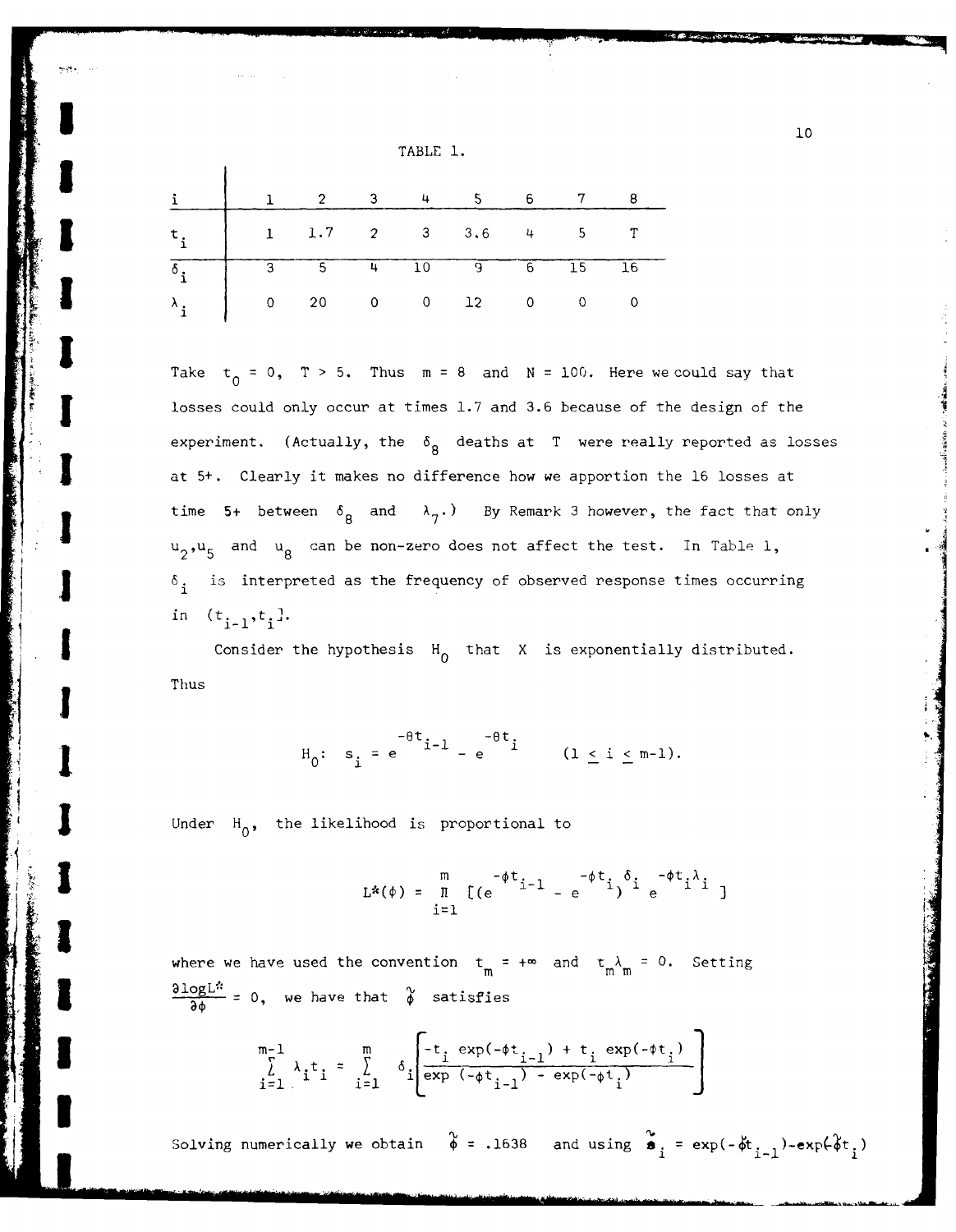we have  $\frac{\infty}{\infty}$  = (.151, .092, .036, .109, .057, .035, .078, .441). From Kapian and Meier (p. 465) we have

**I I**

$$
\hat{\mathbf{s}} = (0.3, .05, .05, .13, .11, .11, .25) \text{ and } \hat{\mathbf{s}}_{m} = .27.
$$

Fvaluating -21og  $\Lambda_N(\hat{\xi},\hat{\xi})$  = 46.1, and comparing this with the tables of  $\chi^2_{6}$ , we see that  $H_0$  is rejected at any reasonable significance level.

With a little more numerical work, one could, in a similar fashion, investigate the hypothesis that X was Weibull or Pareto distributed, for  $\alpha$  **xample.** In the Weibull case  $s_i = \exp[-(\pi t_{i-1})^{\beta}] - \exp[-(\pi t_i)^{\beta}]$  where  $H_0$ , while under the Pareto model  $s_i = \ln/(\eta + t_{i-1})^{\beta} - \left[\frac{(\eta/(\eta + t_i))^{\beta}}{\beta}\right]$ where  $\phi = (\eta, \beta)$  is unspecified. In both cases  $a = 2$ , and the percentage points of  $\chi_5^2$  are applicable.

Example 3. (Doubly censored data). The techniques described in this paper can be extended analogously to handle doubly censored data. Here in addition the frequencies  $\{\delta_i\}$  and  $\{\lambda_i\}$ , there are frequencies  $\{\mu_i\}$ , where  $\mu_i$  ( $1 \leq i \leq m$ ) represents the number of observations left censored **it t..** (Por a more detailed discussion of double censoring see Turnbull **S** 7+4. *)* **As** an example consider Table 2 below which summarizes the answers of I'm that formin high school students to the question "When did you first use " in 2] (ana?" (This was part of a large study on the Stanford-Palo Alto Peer ulin, Prcgrari, which has been reported by Hamburg, Kraemer and Jahnke  $(1975).$  ) Any direct answer such as  $"12,14,15,..."$  gives rise to an  $\alpha$ xact observation. If the student answered: "I have never used it" then this gives nise to an observation which is censored on the right at his/her present age. The final possibility was someone who answered "I have used It but cannot recall just when the first time was." This gives rise to a left sensored observation where age of first use is known only to be price to the student's current age.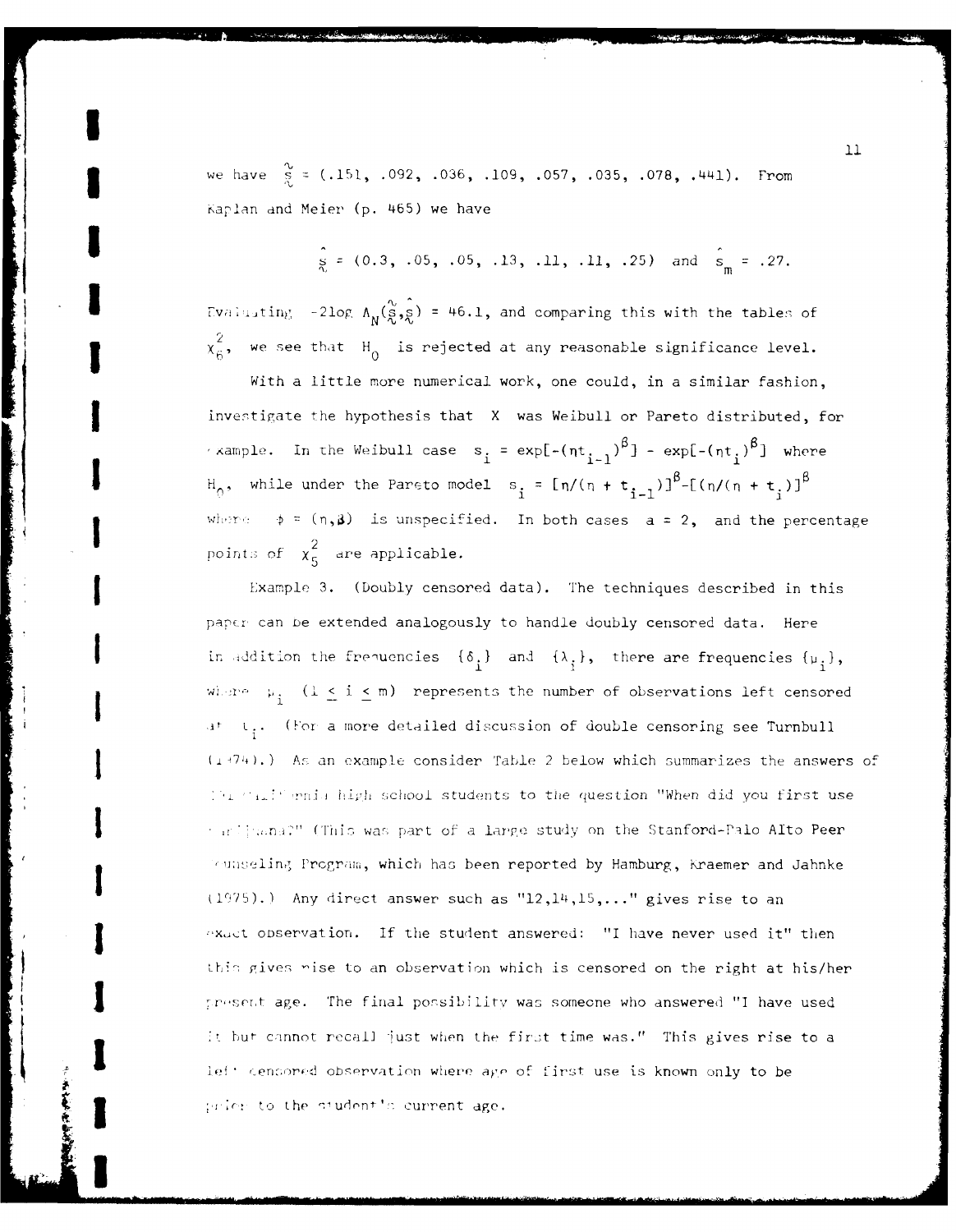| TABLE |  |
|-------|--|
|-------|--|

|  |  |  | $1$ 2 3 4 5 6 7 8                                                            |  |  |
|--|--|--|------------------------------------------------------------------------------|--|--|
|  |  |  | $10 \quad 11 \quad 12 \quad 13 \quad 14 \quad 15 \quad 16 \quad 17 \quad 18$ |  |  |
|  |  |  | $12$ $19$ $24$ $20$ $13$ $3$ $1$                                             |  |  |
|  |  |  | $0$ 2 15 24 18 14 6 0                                                        |  |  |
|  |  |  | $0$ 0 1 2 3 2 3 1                                                            |  |  |

Now many of the frequencies in the table are zero or very small  $35\%$  so the asymptotic  $x^2$  distribution is unlikely to be a meaningful approximation to the distribution of the likelihood ratio. Nevertheless **3** we shall proceed in order to show how the calculations are carried out in the doubly censored case.

Let us consider the problem of testing goodness of fit of a negative **3** binomial distribution: (This hypothesis was suggested to us by one of the investigators and is based on a model in which opportunities to start **3** taking drugs occur at random times and that different children have varying susceptibilities. This theory leads to mixture of Poissons of which the negative binomial is a particular example.) Thus

$$
H_{0}: s_{i} = \left(\frac{\beta}{\beta+1}\right)^{i-1} \left(\frac{1}{\beta+1}\right)^{i-2} \prod_{j=0}^{n-2} (n+j) \qquad (1 \leq i \leq 9)
$$
  

$$
s_{10} = 1 - \sum_{i=1}^{9} s_{i}
$$

**3** (The empty product is defined to be unity.)

**I** 

Using the method of self-consistency (Turnbull, 1974) or equivalently the EM algorithm (Dempster et al., 1976) one obtains  $\hat{n} = 6.75$ ,  $\hat{\beta} = 0.979$ 

 $\hat{\xi} = (.010, .033, .064, .092, .111, .118, .114, .103, .088, .267)$ and

 $\hat{\mathbf{s}} = (0.023, 0.070, 0.112, 0.143, 0.136, 0.124, 0.047, 0.037, 0.001, 0.307)$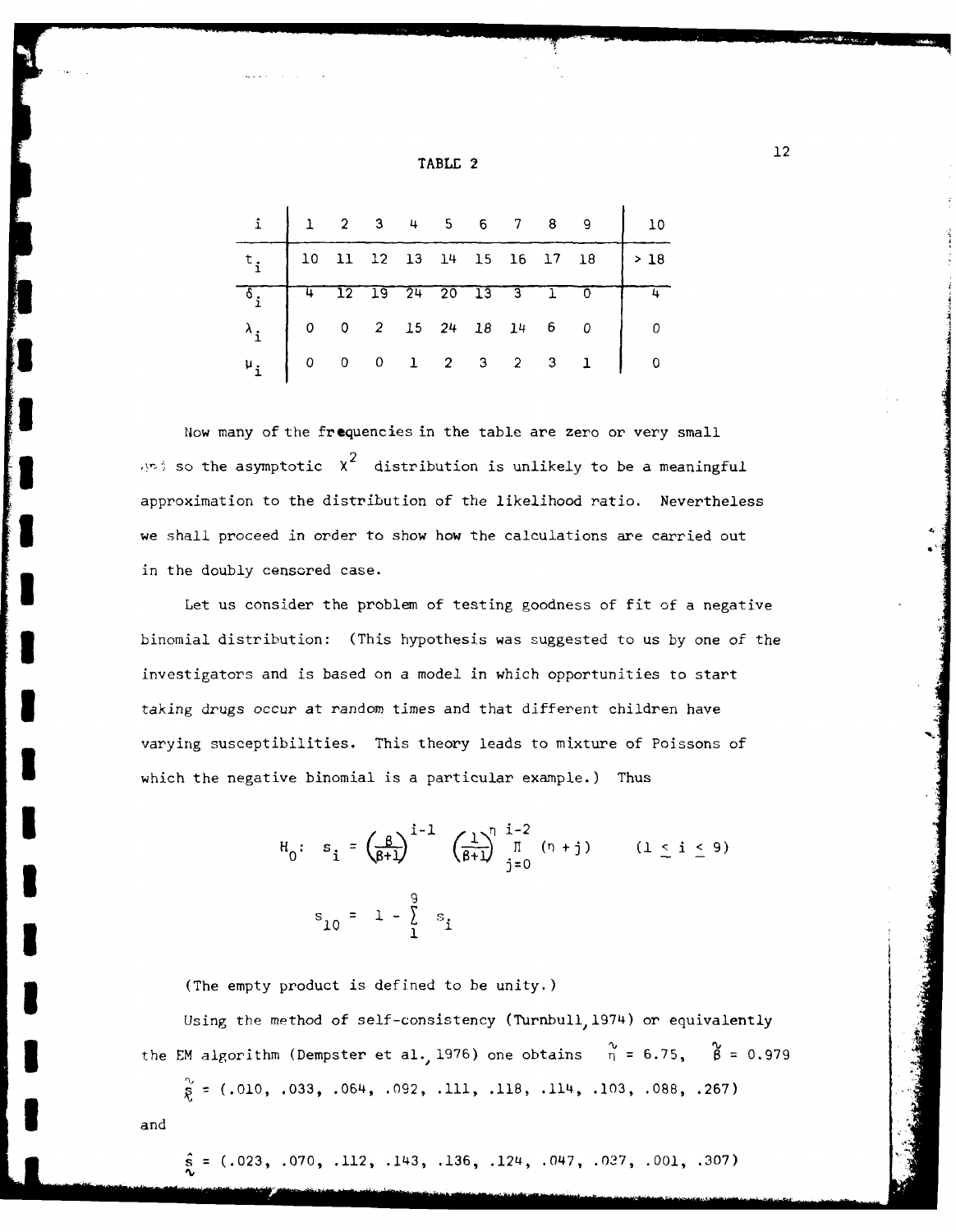**.3** Noting that there is now an extra factor

**I**

**'I**

**I**

**I**

**'I**

$$
\prod_{i=1}^{m} \left( \frac{\sum_{s_1}^{s_1} \cdots + \sum_{s_i}^{s_i}}{\sum_{s_1}^{s_1} \cdots + \sum_{s_i}^{s_i}} \right)^{\mu_i}
$$

in the expression (3) for  $\Lambda_N$  due to the left censored observations we calculate the value of  $-2\log\Lambda_N$  to be 32.5. Comparing this with the percentage points of  $x_7^2$ , we see that the negative binomial does not fit the observed data, (that is assuming that the asymptotic approximation is valid, which assumption we make only for pedagogic reasons).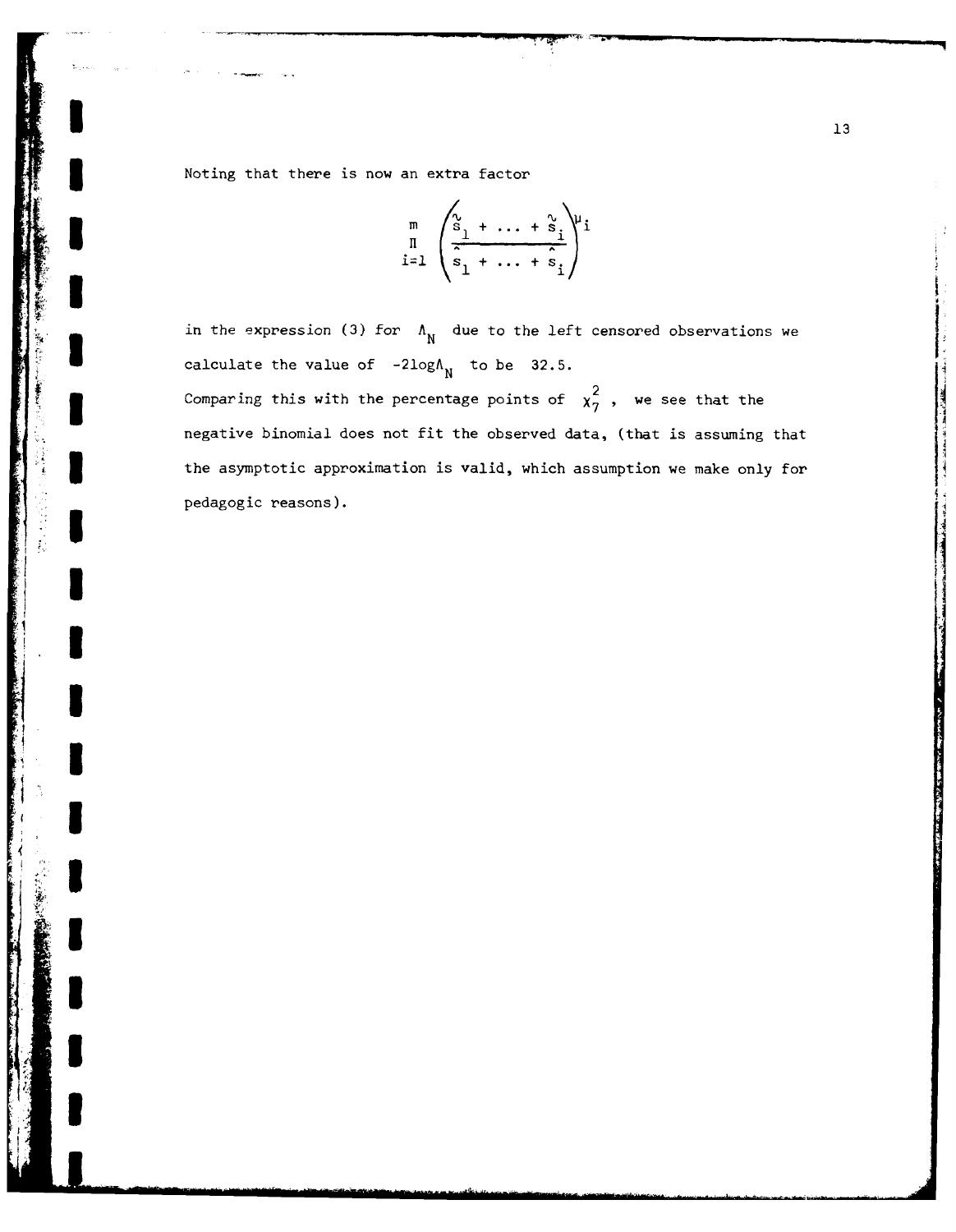## **ACKNOWLEDGEMENTS**

S

**I**

**I**

**I**

**I**

**I**

**I**

**I**

**I**

The first author acknowledges support from **U.S.** Army Research Office, Durham, **DAH C04-73-C-0008** and Office of Naval Research **N00014-75-C-0586;** the second author acknowledges support by **NSF** Grant No. **MCS 76-06340.**

The authors are grateful to Dr. Helena **C.** Kraemer for kindly providing the data for Example **3.**

 $\mathcal{P}_{\mathcal{G}}$  $\tilde{\tilde{X}}$ 

**Z MARCULTY** 

 $\frac{\pi}{4}$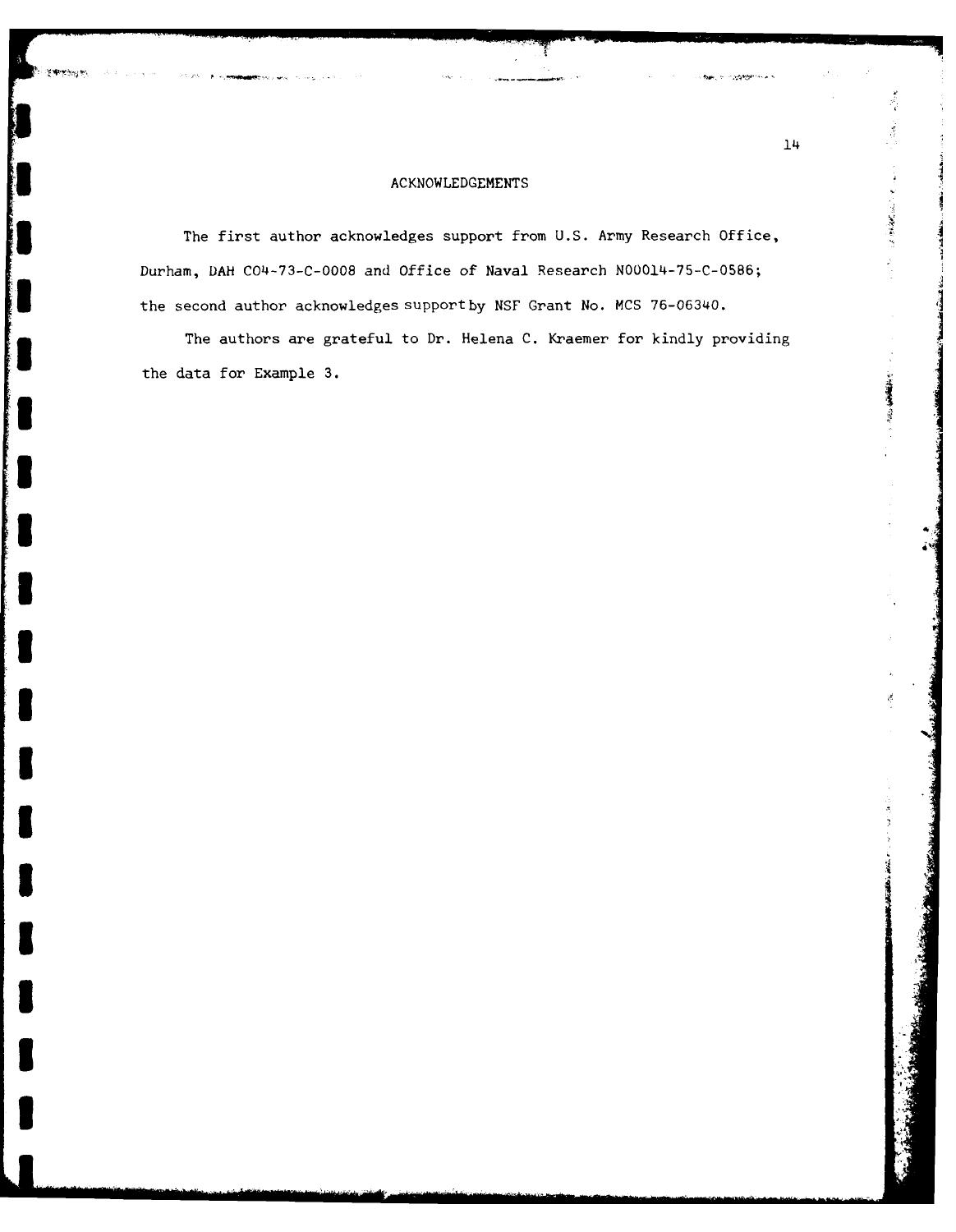## APPENDIX

This appendix is devoted to a proof of the Theorem. The proof consists of a verification that the assumptions of Weiss (1975) hold in the present case.

Fix a value  $\Delta$  in the open interval  $(0, \frac{1}{6})$ , and define  $J_N(\theta_0^0)$  as

$$
\left\{\n\begin{array}{ccc}\n|u_{i} - u_{i}| \leq \frac{N^{1/6 - \Delta}}{\sqrt{N}}, & i = 1, \ldots, m-1 \\
|u_{1}, \ldots, u_{m-1}, \phi_{1}, \ldots, \phi_{m-1}\n\end{array}\n\right\}\n\right\}\n\left\{\n\begin{array}{ccc}\n|u_{i} - u_{i}| \leq \frac{N^{1/6 - \Delta}}{\sqrt{N}}, & i = 1, \ldots, m-1 \\
|u_{i} - \phi_{i}| \leq \frac{N^{1/6 - \Delta}}{\sqrt{N}}, & i = 1, \ldots, n\n\end{array}\n\right\}
$$

It is easily verified that

I

$$
-\frac{1}{N} \frac{\partial^2}{\partial u_{\alpha} \partial \phi_{\beta}} logL(\theta) = 0 \quad \text{for } \alpha, \beta = 1,...,m-1;
$$
  

$$
-\frac{1}{N} \frac{\partial^2}{\partial u_{\alpha} \partial u_{\beta}} logL(\theta) = \sum_{i=1}^m \left(\frac{\delta_i}{N}\right) \Gamma_{\alpha,\beta,i}(\theta) + \sum_{i=1}^{m-1} \left(\frac{\lambda_i}{N}\right) D_{\alpha,\beta,i}(\theta) \quad \text{for } \alpha, \beta = 1,...,m-1;
$$
  

$$
-\frac{1}{N} \frac{\partial^2}{\partial \phi_{\alpha} \partial \phi_{\beta}} logL(\theta) = \sum_{i=1}^m \left(\frac{\delta_i}{N}\right) \Gamma_{\alpha,\beta,i}(\theta) + \sum_{i=1}^{m-1} \left(\frac{\lambda_i}{N}\right) D_{\alpha,\beta,i}(\theta) \quad \text{for } \alpha, \beta = 1,...,m-1;
$$

where  $\Gamma_{\alpha,\beta,i}(\ell), \quad D_{\alpha,\beta,i}(\ell), \quad \Gamma_{\alpha,\beta,i}^*(\ell), \quad D_{\alpha,\beta,i}^*(\ell)$  do not depend on N, and are rational functions of  $\mu, \phi$ , and first and second derivatives of  $\{Q_i(\phi_1, \ldots, \phi_a)\}\$ , all the denominators being first and second powers of sums of one or more of  $(u_1, \ldots, u_m, s_1, \ldots, s_m)$ . Thus these denominators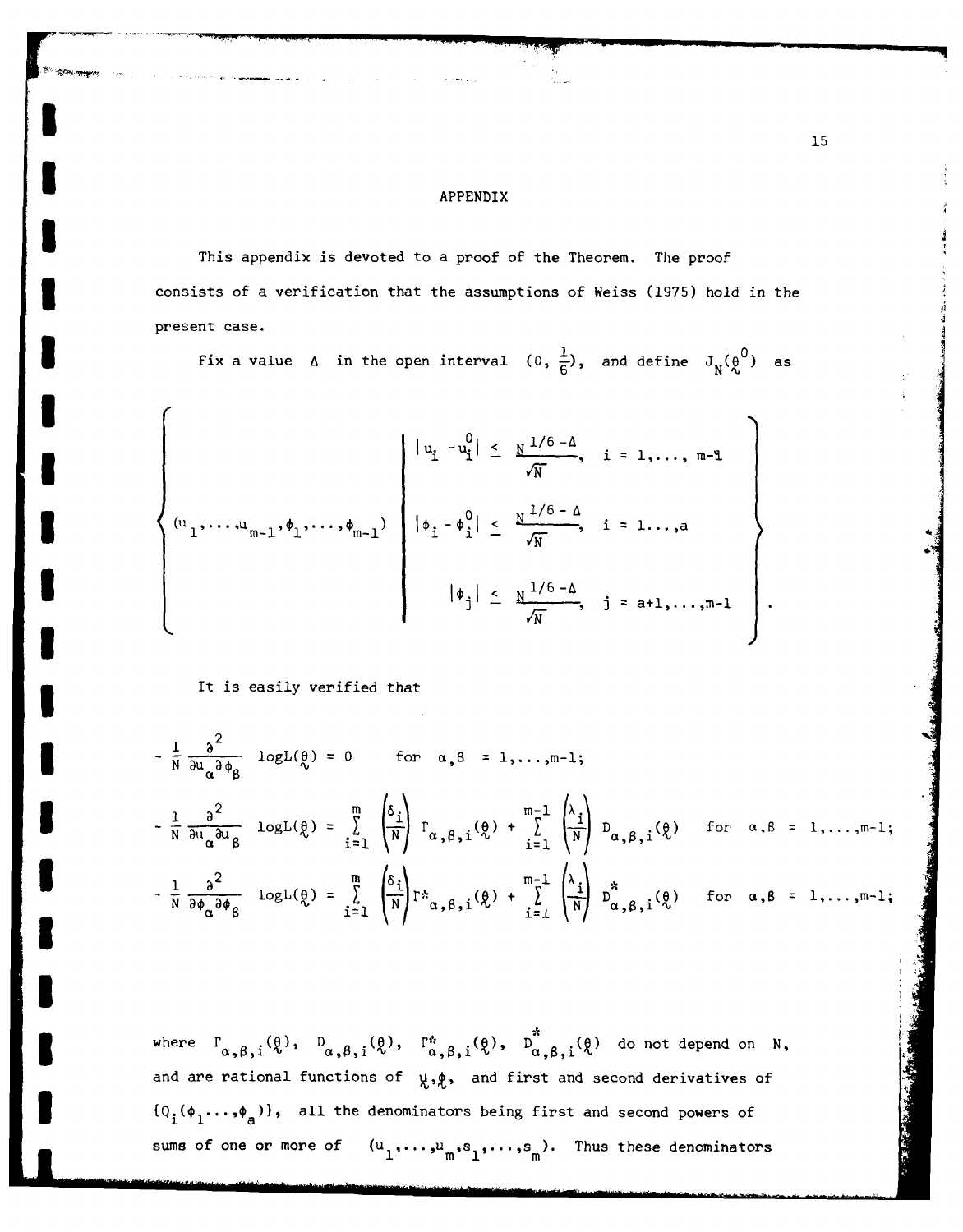are bounded away from zero if the derivatives are taken for 
$$
\ell
$$
's in  
\n $J_N(\ell^0)$ .  
\nDefine  $v_{\alpha\beta}(\ell^0)$  as  
\n
$$
\sum_{i=1}^{m-1} [s_i^0(1 - u_1^0 \cdots u_{i-1}^0)] \Gamma_{\alpha, \beta, i}(\ell^0) + \sum_{i=1}^{m-1} [u_i^0(1 - s_1^0 \cdots s_i^0)] \Gamma_{\alpha, \beta, i}(\ell^0)
$$
\n
$$
+ (u_m^0 s_m^0) \Gamma_{\alpha, \beta, m}(\ell^0)
$$
\nand  $w_{\alpha\beta}(\ell^0)$  as  
\n
$$
\sum_{i=1}^{m-1} [(s_i^0(1 - u_1^0 \cdots u_{i-1}^0)] \Gamma_{\alpha, \beta, i}^*(\ell^0) + \sum_{i=1}^{m-1} [(u_i^0(1 - s_i^0 \cdots s_i^0)] \Gamma_{\alpha, \beta, i}^*(\ell^0)
$$
\n
$$
+ (u_m^0 s_m^0) \Gamma_{\alpha, \beta, m}^*(\ell^0)
$$

for  $\alpha$ ,  $\beta = 1, \ldots, m-1$ .

Suppose the true parameter point depends on N, and is  $\oint_{0}^{n} (N)$  in  $\mathrm{J}_{\mathbf{N}}(\mathfrak{g}^0)$  . Define  $\sigma_1(\mathtt{N})$  as  $\bigl\lvert\frac{1}{\mathtt{N}}\bigr\rvert$  - s, $(\mathfrak{g}^*(\mathtt{N}))$  [(1 - 4)( $\mathfrak{g}^*(\mathtt{N}))$ -...- $\mathrm{u}_{i-1}(\mathfrak{g}^*(\mathtt{N}))$ ] $\bigl\lvert$ , for  $i = 1, \ldots, m-1$ ,  $\sigma(N)$  as  $\frac{m}{m} - u$   $(\theta^{n}(N))$ s  $(\theta^{n}(N))$ ,  $\sigma^{n}(N)$  as  $\frac{\lambda_{i}}{N} - u_{i}(\theta^{*}(N))$  [(1 - s<sub>1</sub>( $\theta^{*}(N)$ )-...-s<sub>1</sub>( $\theta^{*}(N)$ )] | for i = 1,...,m-1. By the properties of the multinomial distribution,  $\sqrt{N}$   $\sigma_i(N)$ ,  $\sqrt{N}$   $\sigma_i^*(N)$ are all finite with probability one. It follows that we have

$$
\frac{\delta_{i}}{N} = s_{i}^{0} (1 - u_{1}^{0} ... u_{i-1}^{0}) + \bar{\sigma}_{i} (N) \left(\frac{N^{1/6} - \Delta}{\sqrt{N}}\right) \qquad (i = 1, ..., m-1)
$$
  

$$
\frac{\delta_{m}}{N} = u_{m}^{0} s_{m}^{0} + \bar{\sigma}_{m} (N) \left(\frac{N^{1/6} - \Delta}{\sqrt{N}}\right),
$$
  

$$
\frac{\lambda_{i}}{N} = \mu_{i}^{0} (1 - s_{1}^{0} - ... - s_{i}^{0}) + \bar{\sigma}_{i}^{k} (N) \left(\frac{N^{1/6} - \Delta}{\sqrt{N}}\right) \qquad (i = 1, ..., m-1)
$$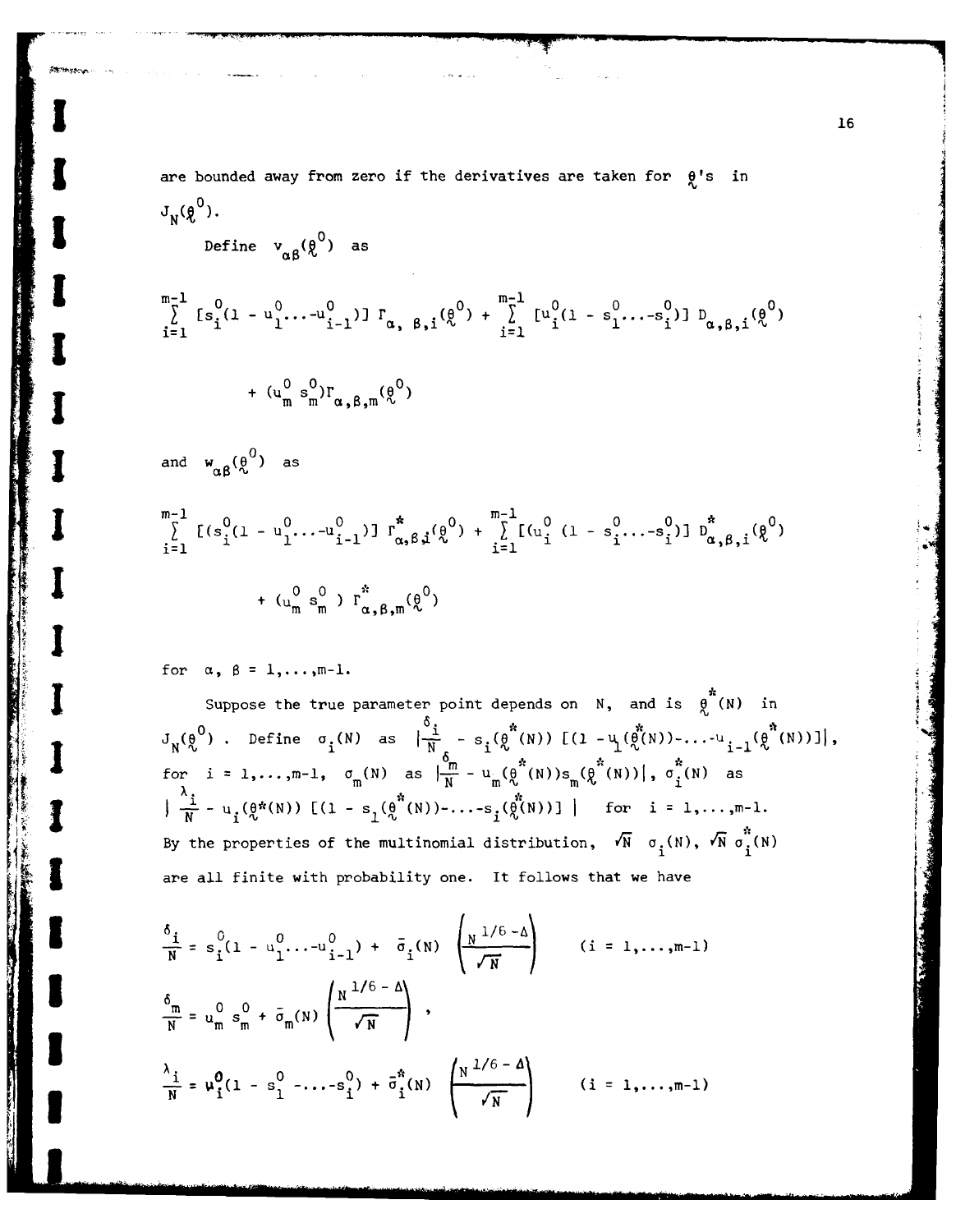<sup>a</sup>**> 1 -q (0)** where  $P_{i}: \{|\bar{\sigma}_{i}(N)| < \bar{\sigma}(\varrho^{(1)}) \cap |\bar{\sigma}_{i}(N)| < \sigma(\varrho^{(2)})\}$ , all  $1 \leq i \leq q_{N} \ell_{N}^{(N)}$ , **O0N)** where  $\overline{\sigma}(\rho^0)$  is finite, and lim  $q_N(\rho^0) = 0$ . Also, by our assumptions about  $Q_i(\phi_1,\ldots,\phi_a)$ , we have, for any  $\hat{\theta}(N)$  in  $J_N(\theta_0^{0})$ , that

$$
|\Gamma_{\alpha, \beta, i}(\bar{\theta}^{(N)}) - \Gamma_{\alpha, \beta, i}(\theta^{0})| < \bar{q}(\theta^{0}) \frac{N^{1/6 - \Delta}}{\sqrt{N}}
$$
  
\n
$$
|\bar{D}_{\alpha, \beta, i}(\bar{\theta}^{(N)}) - \bar{D}_{\alpha, \beta, i}(\theta^{0})| < \bar{q}(\theta^{0}) \frac{N^{1/6 - \Delta}}{\sqrt{N}}
$$
  
\n
$$
|\bar{L}_{\alpha, \beta, i}(\bar{\theta}^{(N)}) - \bar{L}_{\alpha, \beta, i}(\theta^{0})| < \bar{q}(\theta^{0}) \frac{N^{1/6 - \Delta}}{\sqrt{N}}
$$
  
\n
$$
|\bar{D}_{\alpha, \beta, i}(\bar{\theta}^{(N)}) - \bar{D}_{\alpha, \beta, i}(\theta^{0})| < \bar{q}(\theta^{0}) \frac{N^{1/6 - \Delta}}{\sqrt{N}}
$$

for all  $\alpha, \beta, i$ , where  $\bar{q}(\rho^0)$  is finite.

**I.**

**U**

**U**

The verification that the assumptions of Weiss (1975) holds is now immediate: the matrix  $g(\varrho^0)$  in Weiss (1975) is the  $2(m-1)$  by  $2(m-1)$ matrix written in partitioned form as

$$
\begin{pmatrix} \chi(\mathfrak{g}^0) & \mathfrak{g} \\ \mathfrak{g} & \mathfrak{g}(\mathfrak{g}^0) \end{pmatrix}.
$$

The continuity of  $\beta(\theta^0)$  follows from our assumptions about  $\{\varphi_i(\phi_1,\ldots,\phi_a)\},$ and the positive definiteness from the nonsingularity of  $\chi(\frak g^0)$  and  $\frak g(\frak g^0).$ K<sub>1</sub>(N) and M<sub>1</sub>(N) of Weiss (1975) are in our present case  $\sqrt{N}$ , N  $^{1/6}$  -  $\Delta$ respectively.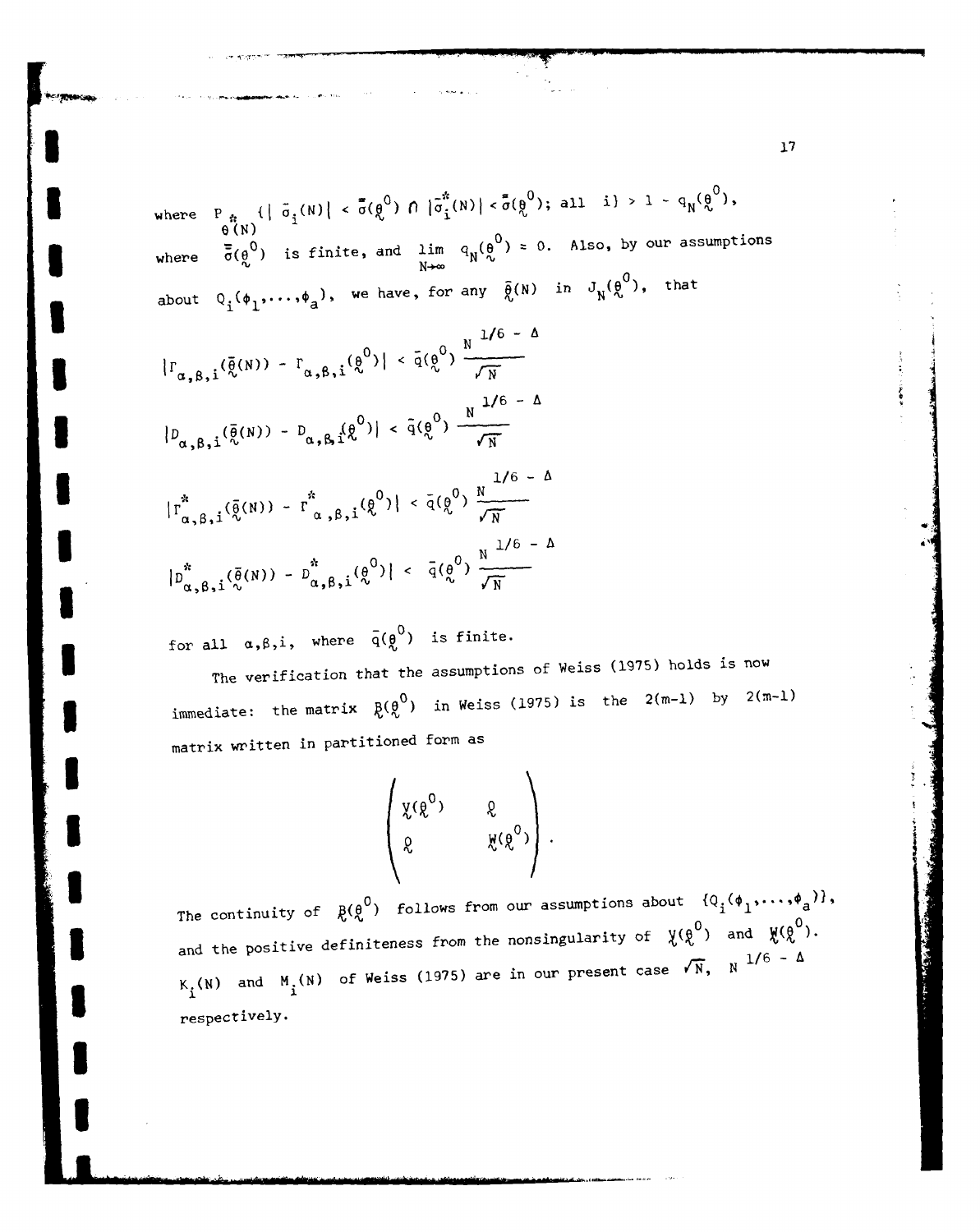# **3 REFERENCES 18**

ľ

**CONTRACTOR** 

そのことに ある (主義の)

**BEACHING** 

**MANAGERS** 

| BARLOW, R.E. and PROSCHAN, F. (1969). A note on tests for monotone                                                          |
|-----------------------------------------------------------------------------------------------------------------------------|
| failure rate based on incomplete data. Ann. Math. Statist., $\#Q$ ,                                                         |
| 595-600.                                                                                                                    |
| BARLOW, R.E. and CAMPO, R.A. (1975). Total time on test processes and                                                       |
| application to failure data analyses. Research Report, Operations                                                           |
|                                                                                                                             |
| Research Center, Univ. of Calif., Berkeley.                                                                                 |
| BARR, D.R. and DAVIDSON, T. (1973). A Kolmogorov-Smirov test for                                                            |
| censored samples. Technometrics, 12, 739-757.                                                                               |
| BLIGHT, B.J.N. (1970). Estimation from a censored sample for the                                                            |
| exponential family. Biometrika, 57, 389-395.                                                                                |
| DEMPSTER, A.P., LAIRD, N.M. and RUBIN, D.B. (1976). Maximum likelihood                                                      |
| from the incomplete data via the EM algorithm. To appear                                                                    |
|                                                                                                                             |
|                                                                                                                             |
| GREENBERG, R.A., BAYARD, S. and BYAR, D.P. (1974). Selecting concomitant                                                    |
| variables using a likelihood ratio step down procedure and a method                                                         |
| of testing goodness of fit in an exponential survival model. Biometrics,                                                    |
| $30, 225 - 245.$                                                                                                            |
| HAMBURG, B.A., KRAEMER, H.C. and JAHNKE, W. (1975). A hierarchy of drug                                                     |
| use in adolescence: behavioral and attitudinal correlates of                                                                |
|                                                                                                                             |
| substantial drug use. Am. J. Psychiatry, 132, No. 11, 1155-1163.                                                            |
| HARRIS, C.A. (1976). A note on testing for exponentiality, Nav. Res. Logist.                                                |
| Quart., 22, 169-175.                                                                                                        |
| KAPLAN, E.L. and MEIER, P. (1958). Nonparametric estimation from incomplete                                                 |
|                                                                                                                             |
| observations. J. Am. Statist. Assoc., 53, 457-481.<br>KLOTZ, J.H. (1976). Truncated geometric response-duration of response |
| models for clinical trials. J. Am. Statist. Assoc., 7,, 331-339.                                                            |
|                                                                                                                             |
| KOZIOL, J.A. and BYAR, D.P., (1975). Percentage points of the asymptotic                                                    |
| distributions of one and two sample K-S statistics for truncated or                                                         |
| censored data. Technometrics, 17, 507-510.                                                                                  |
| KOZIOL, J.A. and GREEN, S.B. (1975). A Cramer-von Mises statistic for                                                       |
| randomly censored data. Unpublished.                                                                                        |
| LAMBORN, K. (1969). On chi-squared goodness of fit tests for sampling                                                       |
| from more than one population with possibly censpred data.<br>Stanford                                                      |
|                                                                                                                             |
| University Technical Report No. 21, (PHS 2 TO1 GM 00025-11).                                                                |
| NELSON, W. (1972). Theory and applications of hazard plotting for censored                                                  |
| failure data. Technometrics, 从, 945-966                                                                                     |
| PETO, R. (1973). Experimental survival curves for interval-censored data.                                                   |
| Appl. Statist., 22, 86-91.                                                                                                  |
| PETTITT, A.M. and STEPHENS, M.A. (1976). Cramer-von Mises type statistics                                                   |
| for the goodness-of-fit of censored data - simple hypothesis. Stanford                                                      |
|                                                                                                                             |
| University Technical Report No. 229 (N00014-67-A-0012-0085).                                                                |
| ROY, A.R. (1956). On chi-squared statistics with variable intervals.                                                        |
| Stanford University Technical Report.                                                                                       |
| STOLLMACK, S. and HARRIS, C. (1974). Failure rate analysis applied to                                                       |
| recidivism data. Operations Research, 22, No.6, 1192-1205.                                                                  |
| TSIATIS, A. (1975). A nonidentifiability aspect of the problem of                                                           |
|                                                                                                                             |
| completing risks. Proc. Nat. Acad. Sci., 72, No.1, 20-22.                                                                   |
| TURNBULL, B.W. (1974). Nonparametric estimation of a survivorship function                                                  |
| with doubly censored data. J. Am. Statist. Assoc., QQ, 169-173.                                                             |
| TURNBULL, B.W. (1976). The empirical distribution function with arbitrarily                                                 |
| grouped, censored and truncated data. J. Roy. Statist. Soc., B, 228,                                                        |
| No. 3, (to appear).                                                                                                         |
| TURNBULL, B.W., BROWN, B.W. and HU, M. (1974). Survivorship analysis of heart                                               |
|                                                                                                                             |

transplant data. J. Am. Statist. Assoc., 68, 74-80.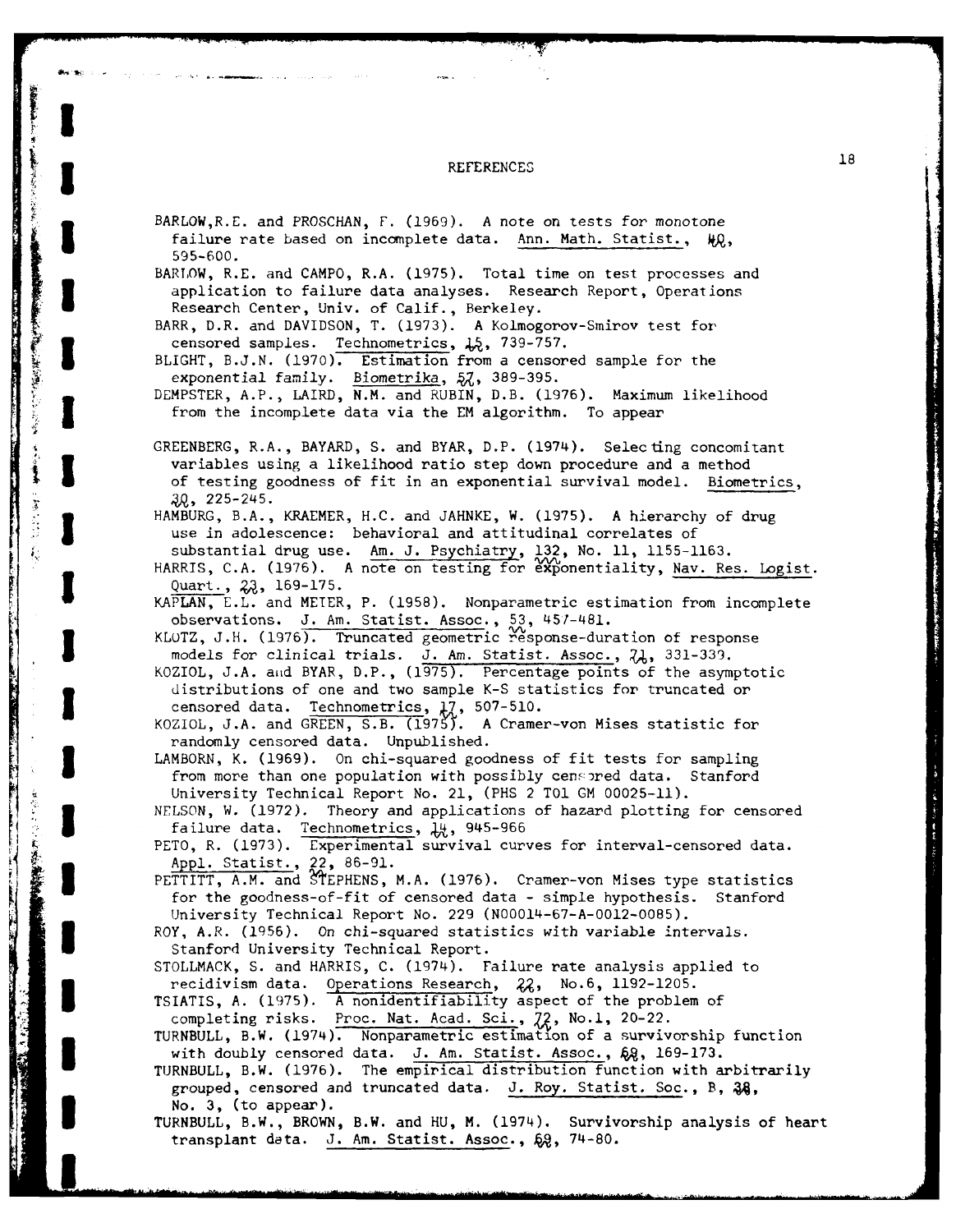WATSON, G.S. (1958). On chi-squared goodness of fit test for continuous distributions. J. R. Statist. Soc., B, 20, 44-61.<br>WEISS, L.I. (1975). The asymptotic distribution of the likelihood ratio in some nonstandard cases. J. Am. Statist. Assoc.,  $70$ , 204-208.

○ 大学の とうしょう

 $\mathbf{H}$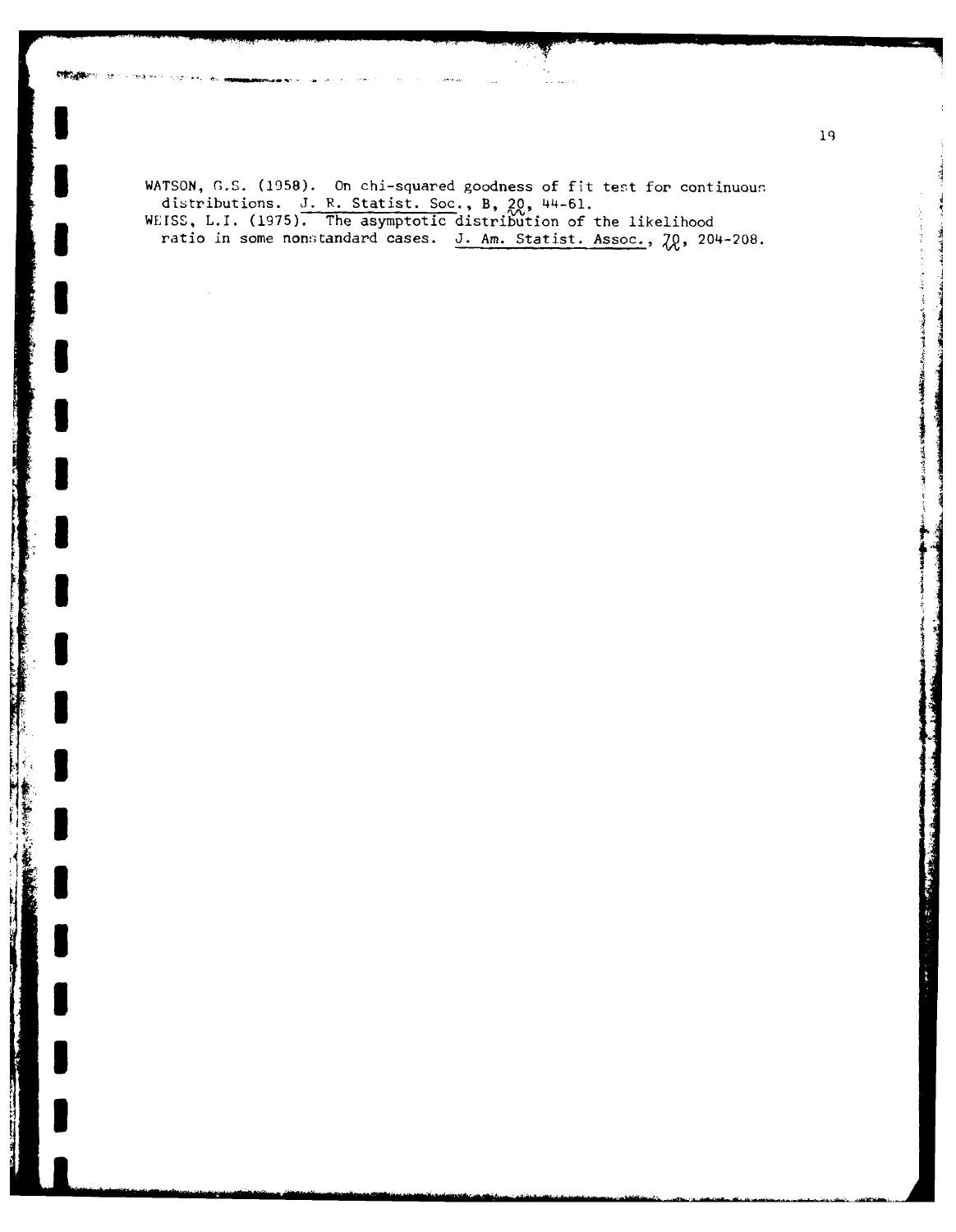Unclassified

AD CHAIR A CEANNAIR ATHON OF THIS HAST (When Data Entered)

| REPORT DOCUMENTATION PAGE                                                                                                                                                                                                                                                                                                                                                                                               |       | <b>KEAD IN TRUCTIONS</b><br><b>BEFORE COMPLETING FORM</b> |
|-------------------------------------------------------------------------------------------------------------------------------------------------------------------------------------------------------------------------------------------------------------------------------------------------------------------------------------------------------------------------------------------------------------------------|-------|-----------------------------------------------------------|
| <b>IT WE PONT NUMBER</b><br># 307                                                                                                                                                                                                                                                                                                                                                                                       |       | CONT ACCESSION NOT J. RECIPIENT'S CATALOG NUMBER          |
| <b>4.</b> Till Linna Subtitle).                                                                                                                                                                                                                                                                                                                                                                                         |       | 5. TYPE OF REPORT & PERIOD FOVERED.                       |
| A LIKELIHOOD RATIO STATISTIC FOR TESTING GOODNESS<br>OF FIT WITH RANDOMLY CENSORED DATA.                                                                                                                                                                                                                                                                                                                                |       | Technical Report                                          |
|                                                                                                                                                                                                                                                                                                                                                                                                                         |       | <b>E. PERFORMING ORG. REPORT NUMBER</b>                   |
| 7. AUTHOR(s)                                                                                                                                                                                                                                                                                                                                                                                                            |       | <b>E. CONTRACT OR GRANT NUMBER(B)</b>                     |
| Bruce W. Turnbull<br>and                                                                                                                                                                                                                                                                                                                                                                                                |       | DAHCO4-73-C-0008<br>N00014-75-C-0586                      |
| Lionel Weiss<br>9. FEHFORMING ORGANIZATION NAME AND ADDRESS                                                                                                                                                                                                                                                                                                                                                             |       | 10. PHO IFAM ELEMENT, FRONCE, TASK                        |
| School of operations Research & Industrial<br>Engineering, College of Engineering<br>Cornell University, Ithaca, NY                                                                                                                                                                                                                                                                                                     | 14853 |                                                           |
| 11. CONTROLLING OFFICE NAME AND ADDRESS                                                                                                                                                                                                                                                                                                                                                                                 |       | 12. REPORT CATE                                           |
| Sponsoring Military Activity                                                                                                                                                                                                                                                                                                                                                                                            |       | August 1976                                               |
| U.S. Army Research Office                                                                                                                                                                                                                                                                                                                                                                                               |       | <b>13. NUMBER OF PAGES</b><br>19                          |
| Durham, N.C. 27706<br>III. CONTROLLING OFFICE NAME AND ADDRESS                                                                                                                                                                                                                                                                                                                                                          |       | 15. SECURITY CLASS. (of this report)                      |
| Sponsoring Military Activity                                                                                                                                                                                                                                                                                                                                                                                            |       | Unclassified                                              |
| Statistics and Probability<br>Office of Naval Research                                                                                                                                                                                                                                                                                                                                                                  |       |                                                           |
| Arlington, Virginia 22217                                                                                                                                                                                                                                                                                                                                                                                               |       | 154. DECLASSIFICATION/DOWNGRADING                         |
| 16. DISTRIBUTION STATEMENT (of this Report)                                                                                                                                                                                                                                                                                                                                                                             |       |                                                           |
| 17 DISTREBUTION STATEMENT (of the abstract entered in Block 20, if different from Report)                                                                                                                                                                                                                                                                                                                               |       |                                                           |
| <b>18. SUPPLEMENTARY NOTES</b>                                                                                                                                                                                                                                                                                                                                                                                          |       |                                                           |
|                                                                                                                                                                                                                                                                                                                                                                                                                         |       |                                                           |
| KEY WORDS (Continue on reverse eide II necessary and Identity by block number)                                                                                                                                                                                                                                                                                                                                          |       |                                                           |
| Likelihood ratio; Goodness of fit test; Grouping; Random censoring; Multinomial<br>distribution; Kaplan-Meier product limit estimator; Self-consistency; The EM<br>method; Double censoring.                                                                                                                                                                                                                            |       |                                                           |
| 120 . ABSTRACT (Continue on reverse eige If necessary and Identily by block number)                                                                                                                                                                                                                                                                                                                                     |       |                                                           |
| likelihood ratio statistic is proposed for testing goodness of fit<br>with grouped data which are subject to random right censoring.<br>that, under appropriate conditions, this statistic has an asymptotic chi-square<br>distribution which is non-central under contiguous alternatives.<br>examples are given including one on marijuana usage which needs an extension<br>of the test to the doubly censored case. |       | It is shown<br>Some                                       |
| EDITION OF THEY 65 IS OBSOLETE<br>1473                                                                                                                                                                                                                                                                                                                                                                                  |       |                                                           |

ملكله đ

 $\sim 10^{-1}$ 

 $\label{eq:1} \begin{aligned} \mathcal{L}(\mathbf{z}) = \mathbf{e}_{\mathbf{z}}^T \mathbf{e}_{\mathbf{z}}^T \mathbf{e}_{\mathbf{z}}^T \mathbf{e}_{\mathbf{z}}^T \mathbf{e}_{\mathbf{z}}^T \mathbf{e}_{\mathbf{z}}^T \mathbf{e}_{\mathbf{z}}^T \mathbf{e}_{\mathbf{z}}^T \mathbf{e}_{\mathbf{z}}^T \mathbf{e}_{\mathbf{z}}^T \mathbf{e}_{\mathbf{z}}^T \mathbf{e}_{\mathbf{z}}^T \mathbf{e}_{\mathbf{z}}^T \mathbf{e}_{\mathbf{z}}^$ 

 $\ddot{\phantom{1}}$